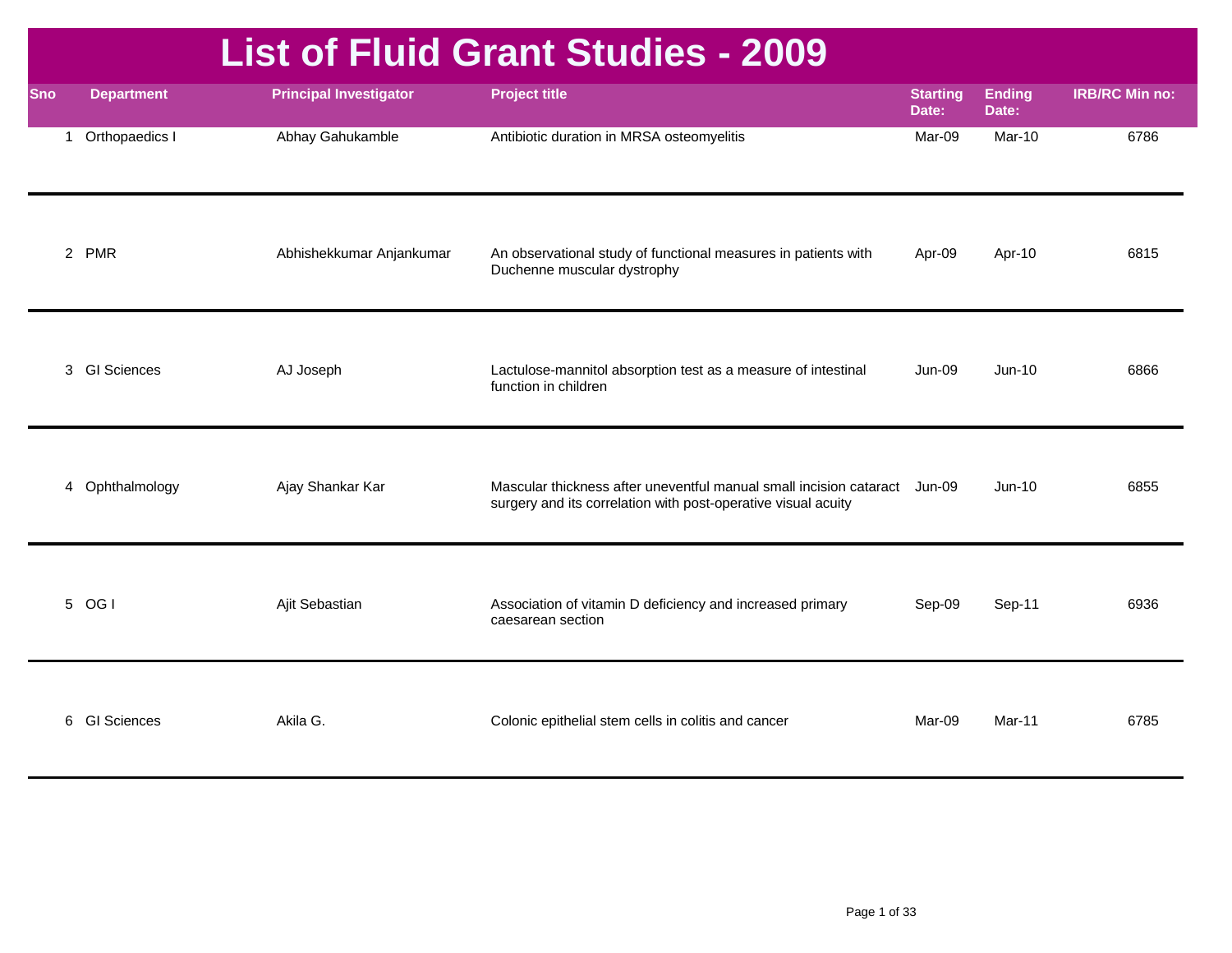| <b>Sno</b> | <b>Department</b> | <b>Principal Investigator</b> | <b>Project title</b>                                                                                                                                            | <b>Starting</b><br>Date: | <b>Ending</b><br>Date: | <b>IRB/RC Min no:</b> |
|------------|-------------------|-------------------------------|-----------------------------------------------------------------------------------------------------------------------------------------------------------------|--------------------------|------------------------|-----------------------|
|            | 7 Surgery I       | Albert Abhinay Kota           | A prospective, non-randomized, interventional, pilot trial to study<br>the role of sentinel lymph node biopsy in early tongue cancer with<br>clinically no neck | Feb-09                   | Feb-11                 | 6774                  |
| 8          | Radiology         | Alfred Inbaraj                | Evaluation of short term outcome of chemical sympathectomy in<br>patients with peripheral vascular disease                                                      | Sep-09                   | Sep-11                 | 6934                  |
|            | 9 GI Sciences     | Amit Kumar Dutta              | Correlation of narrow band imaging duodenoscopy findings with<br>mucosal histology in suspected malabsorption and inflammatory<br>bowel disease                 | Sep-09                   | Sep-11                 | 6927                  |
|            | 10 GI Sciences    | Amit Kumar Dutta              | Prevalence and predictors of upper gastrointestinal malignancy in<br>adult dyspeptic patients: A hospital based study                                           | Oct-09                   | Oct-11                 | 6963                  |
|            | 11 GI Sciences    | Amit Kumar Dutta              | Diagnostic yield of gastroscopy with narrow band imaging in<br>elderly dyspeptic patients - A pilot study                                                       | Jan-09                   | $Jan-11$               | 6756                  |
|            | 12 Physiology     | Anand Bhaskar                 | Effect of 4-Aminopyridine (4-AP) on calcium handling in<br>mammalian heart                                                                                      | Dec-09                   | Dec-13                 | 7035                  |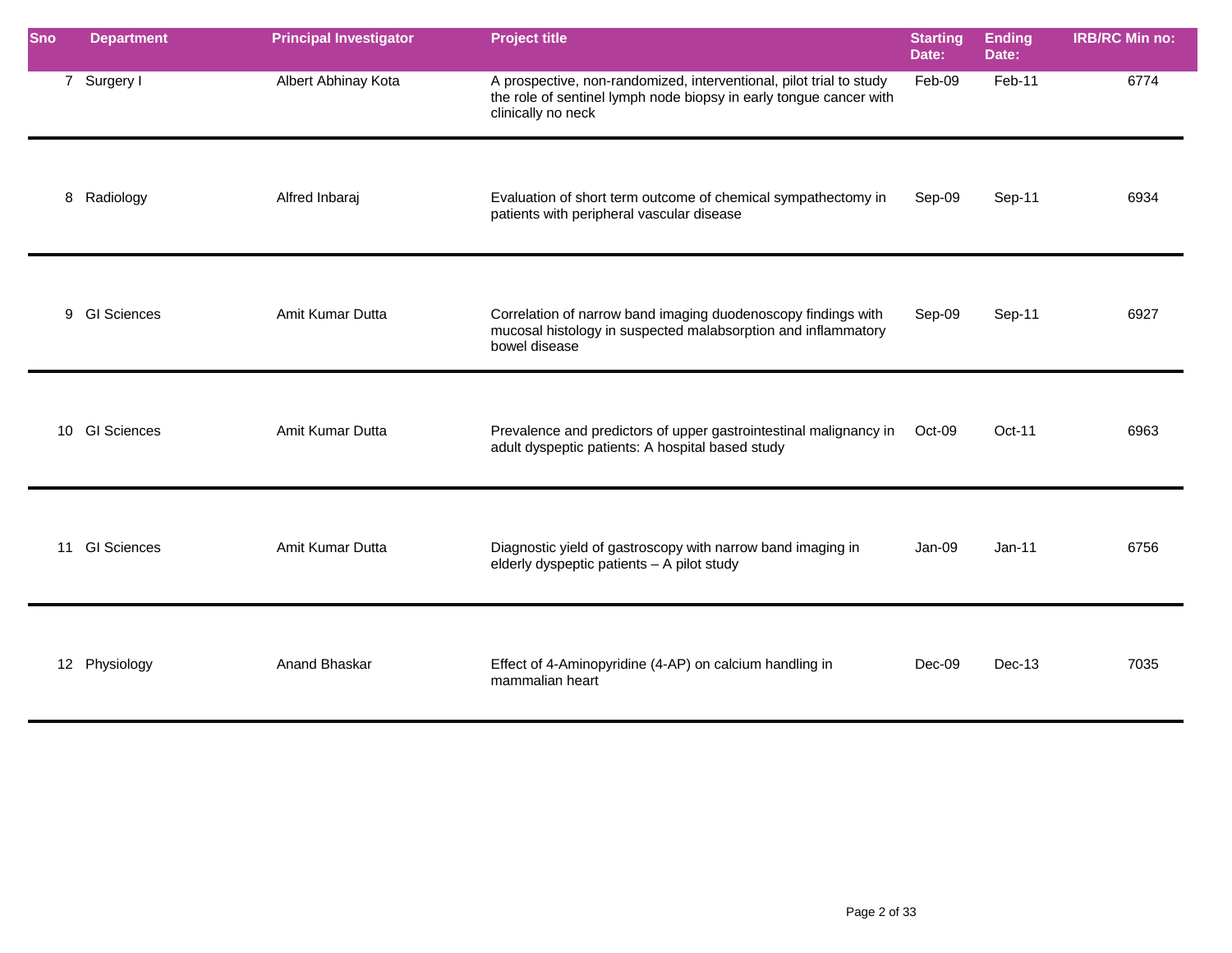| Sno | <b>Department</b>                   | <b>Principal Investigator</b> | <b>Project title</b>                                                                                                                                                      | <b>Starting</b><br>Date: | <b>Ending</b><br>Date: | <b>IRB/RC Min no:</b> |
|-----|-------------------------------------|-------------------------------|---------------------------------------------------------------------------------------------------------------------------------------------------------------------------|--------------------------|------------------------|-----------------------|
|     | 13 Accident & Emergency<br>Medicine | Ananth Kumar D.               | A prospective, randomized, placebo-controlled clinical trial of<br>continuous positive airway pressure in moderate and severe<br>asthma                                   | Jul-09                   | $Jan-10$               | 6871                  |
| 14  | Dermatology                         | Anisha Chandy                 | Study of the incidence of muco-cutaneous Graft versus Host<br>Disease among patients undergoing allogenic hematopoeitic stem<br>cell transplantation in an Indian setting | Mar-09                   | Mar-11                 | 6787                  |
|     | 15 Physiology                       | Anita S.                      | In vivo effects of Cleistanthin A enriched fraction in anaesthetized<br>rat                                                                                               | Mar-09                   | <b>Mar-10</b>          | 6794                  |
| 16  | <b>GI Sciences</b>                  | Anoop K Koshy                 | Identification of parameters that help in differentiating Crohn's<br>disease from gastrointestinal tuberculosis                                                           | Feb-09                   | Feb-11                 | 6771                  |
|     | 17 Psychiatry                       | Anoop R.L                     | Case control study of predictive family factors associated with<br>conduct disorders in children and adolescents                                                          | Nov-09                   | <b>Nov-10</b>          | 7013                  |
| 18  | Psychiatry                          | Anto Praveen Rajkumar         | Studies on association between genetic polymorphisms and<br>clozapine drugs response in treatment resistant schizophrenia                                                 | Oct-09                   | $Oct-11$               | 6982                  |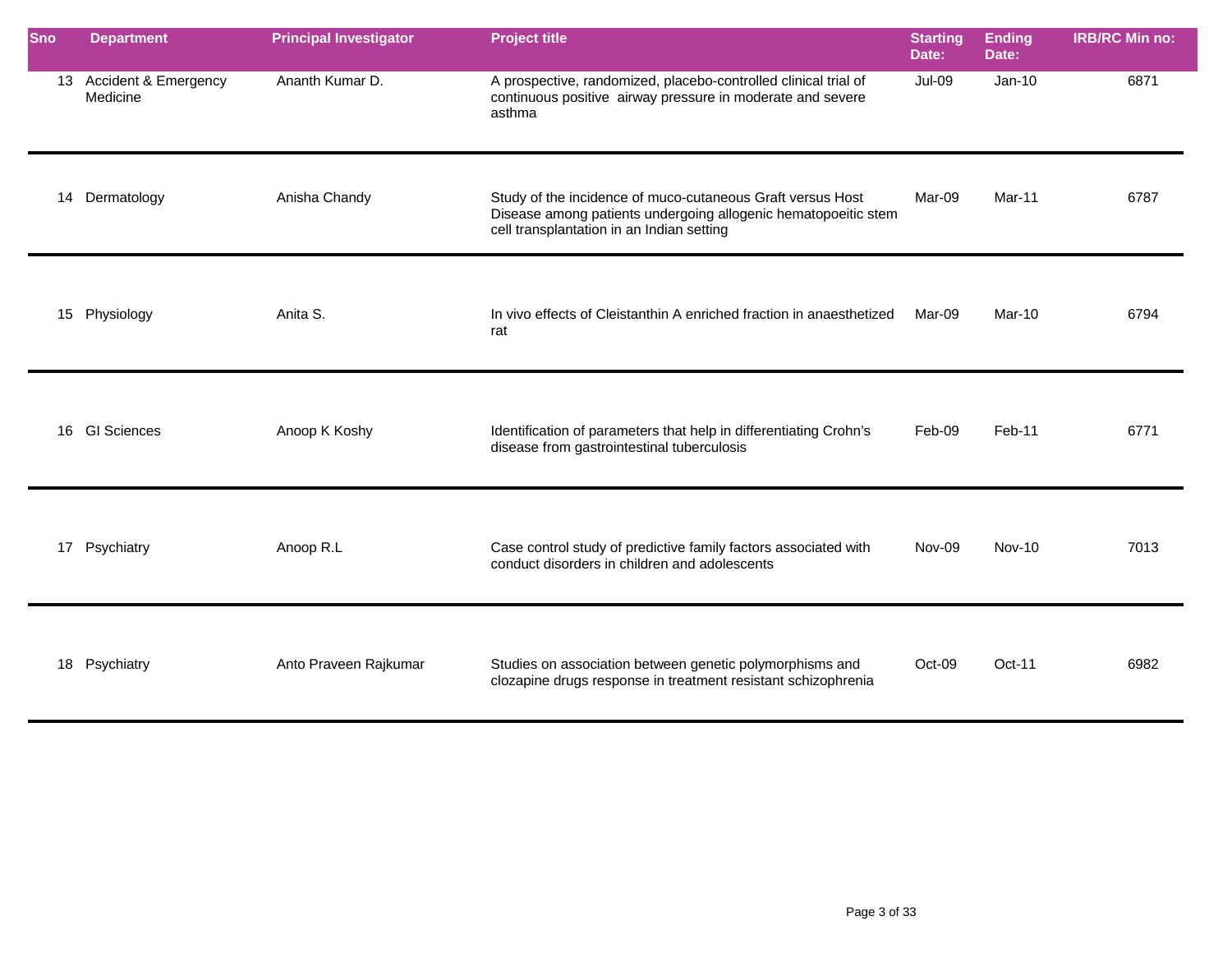| <b>Sno</b> | <b>Department</b>       | <b>Principal Investigator</b> | <b>Project title</b>                                                                                                                                        | <b>Starting</b><br>Date: | <b>Ending</b><br>Date: | <b>IRB/RC Min no:</b> |
|------------|-------------------------|-------------------------------|-------------------------------------------------------------------------------------------------------------------------------------------------------------|--------------------------|------------------------|-----------------------|
|            | 19 Urology              | Antony Devasia                | Feasibility of rabbit urothelial cell culture and seeding on a<br>decellularised scaffold                                                                   | Apr-09                   | Apr-10                 | 6828                  |
| 20         | <b>General Medicine</b> | Anu Mathew                    | Evaluation of clinical profile and access to health care of ART<br>naïve patient with advanced HIV infection (CD4 counts <200) at<br>the ART centre in CMCH | <b>Jul-09</b>            | $Jul-10$               | 6883                  |
| 21         | <b>Community Health</b> | Anuradha Rose                 | Combined use of biosand filter and the SODIS method as a low<br>cost method                                                                                 | <b>Jun-09</b>            | Jun-10                 | 6864                  |
|            | 22 Community Medicine   | Anuradha Rose                 | Microbial risk assessment tool for water quality control in an urban Jun-09<br>community                                                                    |                          | $Jun-11$               | 6863                  |
|            | 23 Community Health     | Anuradha Rose                 | Understanding informed consent in the medical setting                                                                                                       | Nov-09                   | <b>Nov-11</b>          | 7015                  |
|            | 24 Ophthalmology        | Arathi Simha                  | Ocular pulse amplitude in diabetics with and without hypertension                                                                                           | Jan-09                   | $Jan-10$               | 6760                  |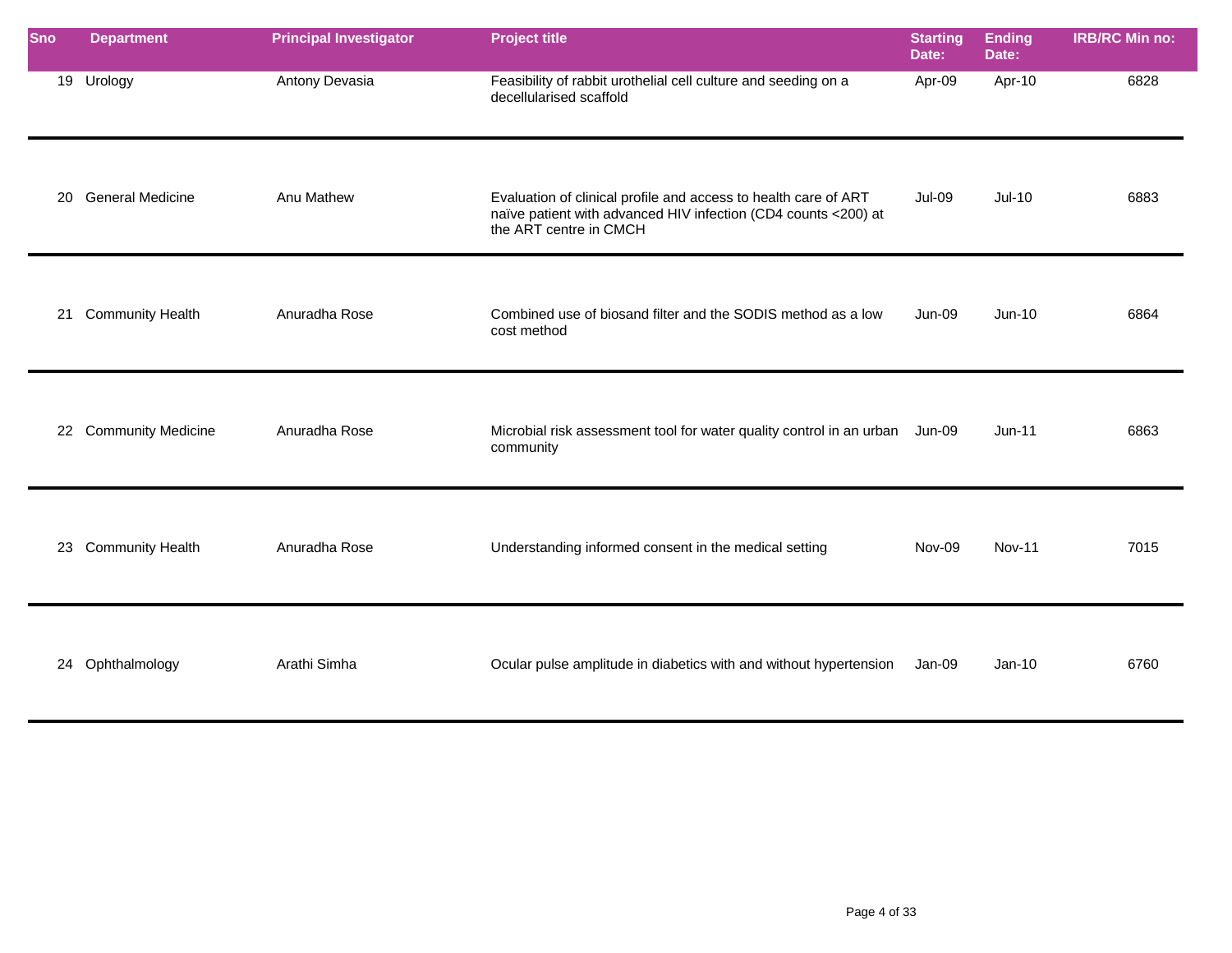| <b>Sno</b> | <b>Department</b>  | <b>Principal Investigator</b> | <b>Project title</b>                                                                                                                                        | <b>Starting</b><br>Date: | <b>Ending</b><br>Date: | <b>IRB/RC Min no:</b> |
|------------|--------------------|-------------------------------|-------------------------------------------------------------------------------------------------------------------------------------------------------------|--------------------------|------------------------|-----------------------|
|            | 25 GI Sciences     | Arun R.S.                     | Evaluation of ctiological profile and comparison of efficacy of oral<br>versus intramuscular B12 supplementation in subjects with vitamin<br>B12 deficiency | Nov-09                   | <b>Nov-11</b>          | 7016                  |
|            | 26 Family Medicine | Ashwin Motha                  | Assessment of quality of life in patients with epilepsy                                                                                                     | Dec-09                   | $Dec-10$               | 7039                  |
|            | 27 RUHSA           | Asokan J.S.                   | Study of the role of folk media in the empowerment of vulnerable<br>community                                                                               |                          |                        | 6937                  |
|            | 28 Child Health    | <b>Aswin Warier</b>           | Randomized control trial comparing standard volume versus high<br>volume enteral feeds in babies less than 1500 grams birth weight                          | Aug-09                   | Aug-10                 | 6912                  |
|            | 29 Pharmacology    | Babu L.N.                     | Study on morphine withdrawal suppression with methyldopa                                                                                                    | Mar-09                   | $Jun-09$               | 6799                  |
|            | 30 Pharmacology    | Babu L.N.                     | Study of the effect of S-Adenosyl methionine on nephrotoxicity<br>induced by gentamycin in rats                                                             | Sep-09                   | Sep-10                 | 6942                  |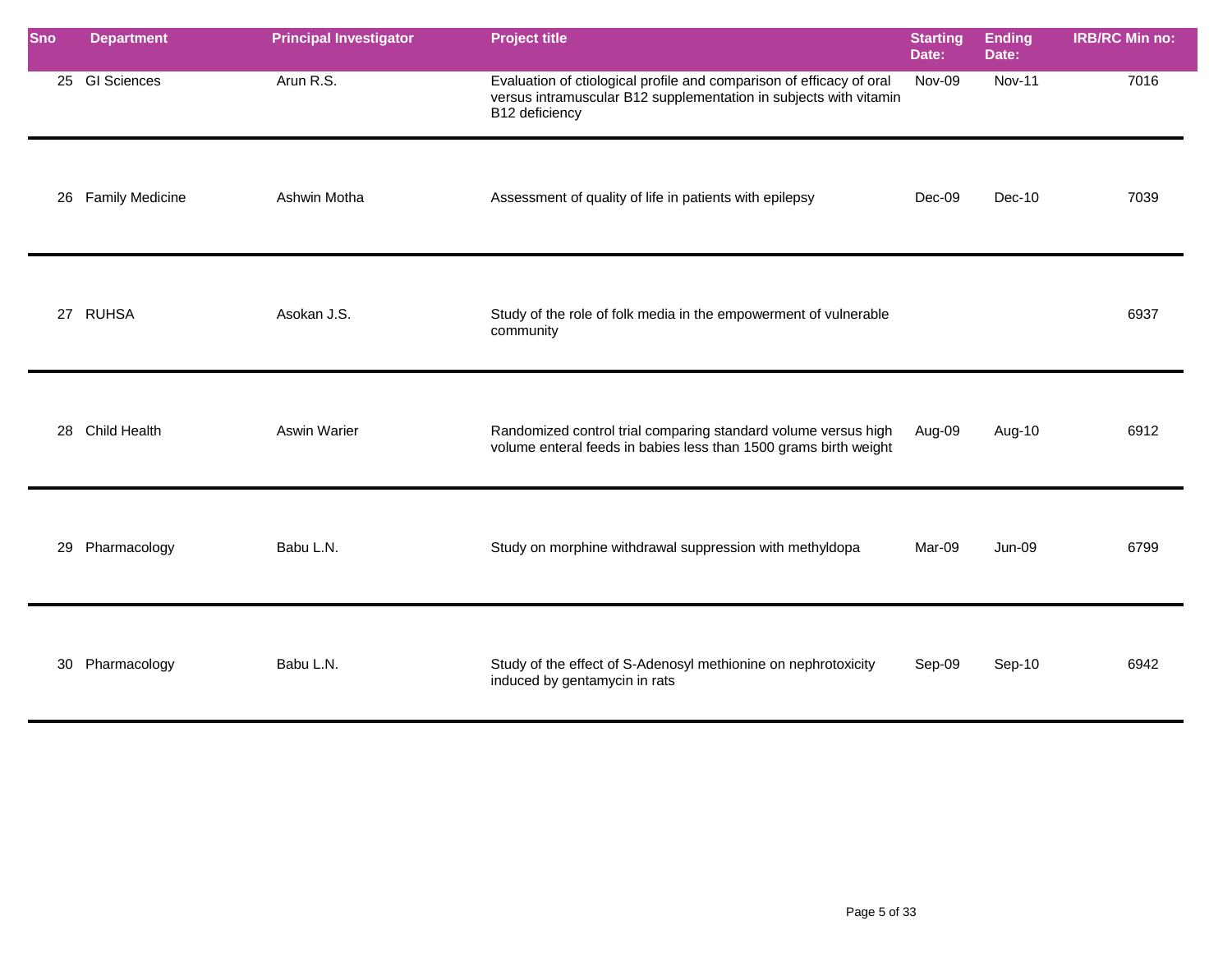| <b>Sno</b> | <b>Department</b>  | <b>Principal Investigator</b> | <b>Project title</b>                                                                                                                                                                                                                                                               | <b>Starting</b><br>Date: | <b>Ending</b><br>Date: | <b>IRB/RC Min no:</b> |
|------------|--------------------|-------------------------------|------------------------------------------------------------------------------------------------------------------------------------------------------------------------------------------------------------------------------------------------------------------------------------|--------------------------|------------------------|-----------------------|
|            | 31 Pharmacology    | Babu L.N.                     | Measurement of serum concentration of levetiracetam and its<br>correlation with seizure control over time in the Indian paediatric<br>population - A pilot study                                                                                                                   | Nov-09                   | May-12                 | 7010                  |
|            | 32 Anaesthesia     | Balaji K.                     | A prospective randomized trial comparing two different anaesthetic Mar-09<br>regimes consisting of (1) isoflurane and (2) propofol to maintain<br>anaesthesia standardized by BIS, and the effects on<br>hemodynamics, myocardial preservation and duration of stay in<br>ICU in p |                          | Oct-09                 | 6790                  |
|            | 33 General Surgery | Ben Selvan C.K.               | Randomized prospective clinical trial to study the role of<br>colonoscopic decompression and its effect on intra abdominal<br>hypertension in patients with pancreatitis and intrabdominal sepsis                                                                                  |                          |                        | 6772                  |
|            | 34 Anatomy         | Bertha A.                     | Isolation and in vitro expansion of pericytes from muscle biopsies                                                                                                                                                                                                                 | Feb-09                   | Feb-11                 | 6776                  |
|            | 35 Microbiology    | Beula Subashini               | Evaluation of methods to improve the laboratory diagnosis of<br>meningitis due to Streptococcus pneumoniae and Haemophilus<br>influenzae in children                                                                                                                               | Dec-09                   | Dec-11                 | 7030                  |
|            | 36 PMR             | <b>Bhide Rohit Prakash</b>    | A study of changes in electrophysiological & mechanical<br>properties of triceps brachli muscle in paraplegic patients following<br>exercise training for rehabilitation                                                                                                           | Jun-09                   | $Jun-10$               | 6854                  |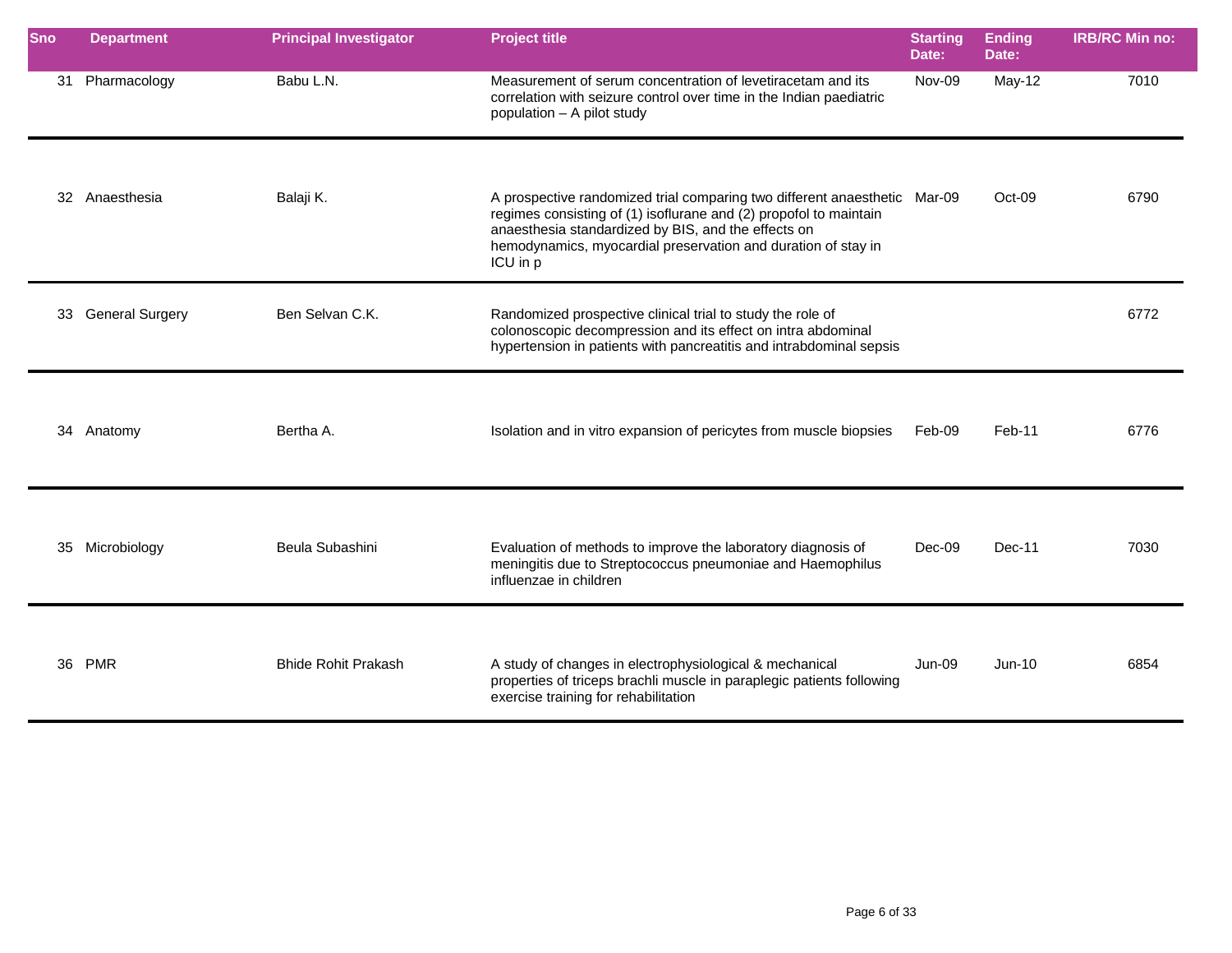| <b>Sno</b> | <b>Department</b>            | <b>Principal Investigator</b> | <b>Project title</b>                                                                                                                                                                             | <b>Starting</b><br>Date: | <b>Ending</b><br>Date: | <b>IRB/RC Min no:</b> |
|------------|------------------------------|-------------------------------|--------------------------------------------------------------------------------------------------------------------------------------------------------------------------------------------------|--------------------------|------------------------|-----------------------|
|            | 37 PMR                       | <b>Binu Cherian</b>           | Comparison of posture control of subjects with benign joint hyper<br>mobility syndrome (BJHS) with that of normal subjects                                                                       | Apr-09                   | Apr-10                 | 6816                  |
| 38         | <b>Neurological Sciences</b> | Chabungbam Gautam Singh       | To determine the predictive value of proximal to distal facial nerve<br>amplitude and latency ratios on facial nerve outcomes after<br>excision of vestibular schwannomas: A retrospective study | Dec-09                   |                        | 7025                  |
|            | 39 Psychiatry                | Cheryl Persis Petit           | Insight and explanatory models during illness and remission, in<br>patients with schizophrenia                                                                                                   | Aug-09                   | Aug-10                 | 6910                  |
| 40         | Paediatric Orthopaedics      | Chirag Bhalvani               | Ultra-sonographic (Graf's method) incidence of developmental<br>dysplasia of hip and patterns of infantile hips in south Indian<br>population: A pilot study                                     | Apr-09                   | Apr-11                 | 6813                  |
| 41         | Radiology                    | <b>Chiramel George Koshy</b>  | Evaluation of kidney using BOLD MRI (Blood Oxygen Level<br>Dependent Magnetic Resonance Imaging)                                                                                                 | Feb-09                   | Feb-11                 | 6773                  |
|            | 42 Pulmonary Medicine        | Christopher D. J.             | Incidence of H1N1 (2009) influenza in patients with acute febrile<br>exacerbation of COPD and bronchial asthma, during the 2009<br>pandemic                                                      | Nov-09                   | $Feb-10$               | 6993                  |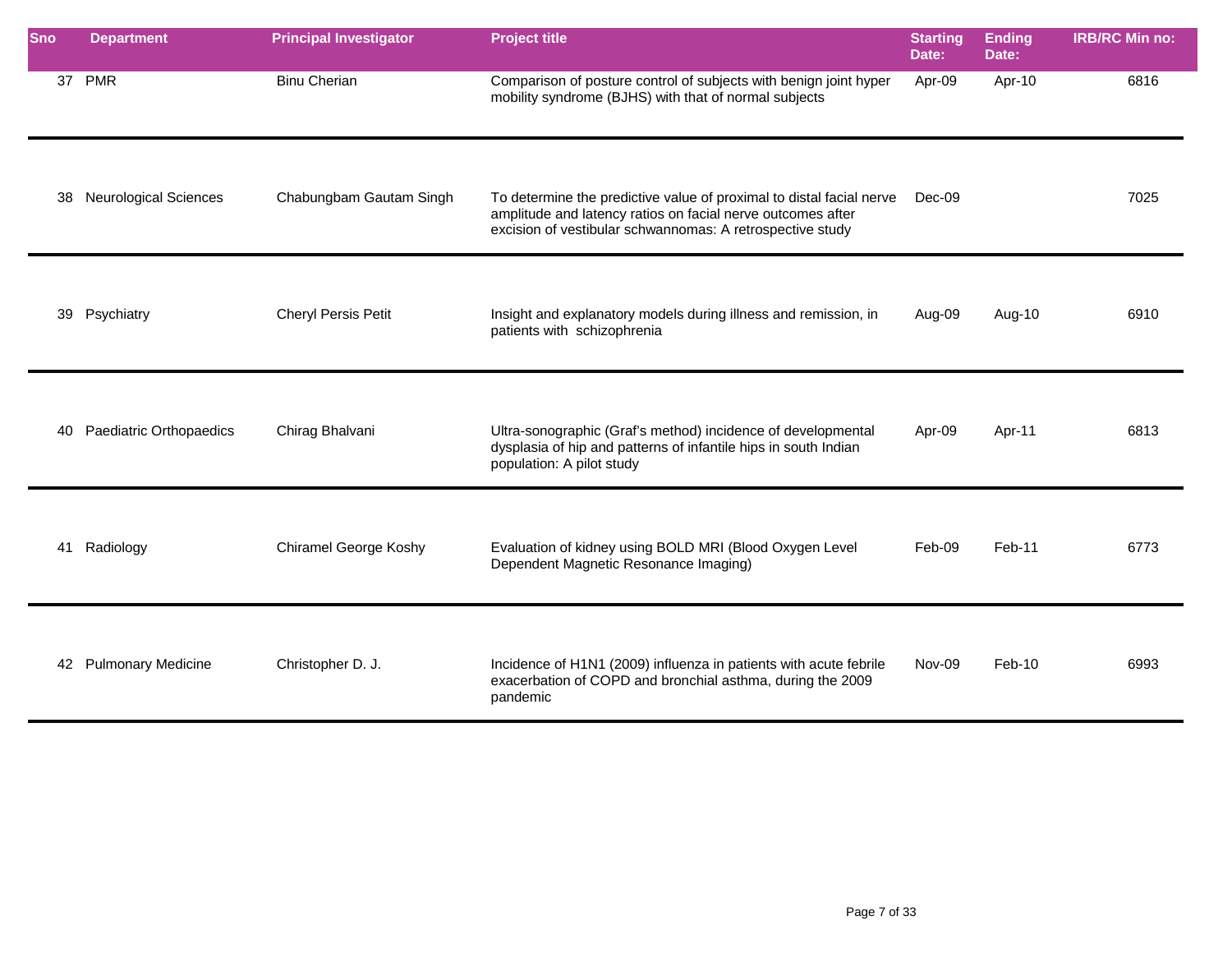| <b>Sno</b> | <b>Department</b>                        | <b>Principal Investigator</b> | <b>Project title</b>                                                                                                                                           | <b>Starting</b><br>Date: | <b>Ending</b><br>Date: | <b>IRB/RC Min no:</b> |
|------------|------------------------------------------|-------------------------------|----------------------------------------------------------------------------------------------------------------------------------------------------------------|--------------------------|------------------------|-----------------------|
|            | 43 Pulmonary Medicine                    | Christopher D. J.             | Clinical profile and course of illness of swine flu in health care<br>workers and comparison with other acute febrile respiratory illness<br>in the same group | Nov-09                   |                        | 6992                  |
| 44         | CHAD                                     | Daisy Singh                   | Piloting a handheld fetal heart monitor                                                                                                                        | Apr-09                   | Oct-09                 | 6826                  |
|            | 45 Radiation Oncology II                 | David Mathew                  | A pilot project to study the feasibility of interdigitating HDR<br>brachytherapy with concurrent chemoirradiation in carcinoma<br>cervix                       | Apr-09                   | Nov-09                 | 6814                  |
|            | 46 Clinical Immunology &<br>Rheumatology | Debashish Danda               | TNF alpha polymorphism in Takayasu Arteritis                                                                                                                   | Oct-09                   | Oct-11                 | 6960                  |
| 47         | Clinical Immunology &<br>Rheumatology    | Debashish Danda               | Study of Th 17-cytokines in Takayasu's arteritis                                                                                                               | Oct-09                   | Oct-11                 | 6958                  |
| 48         | <b>General Pathology</b>                 | Deepak K. Burad               | Peripheral T cell lymphomas, clinicopathological characterization<br>and immunoprofile                                                                         | Nov-09                   | <b>Nov-11</b>          | 6995                  |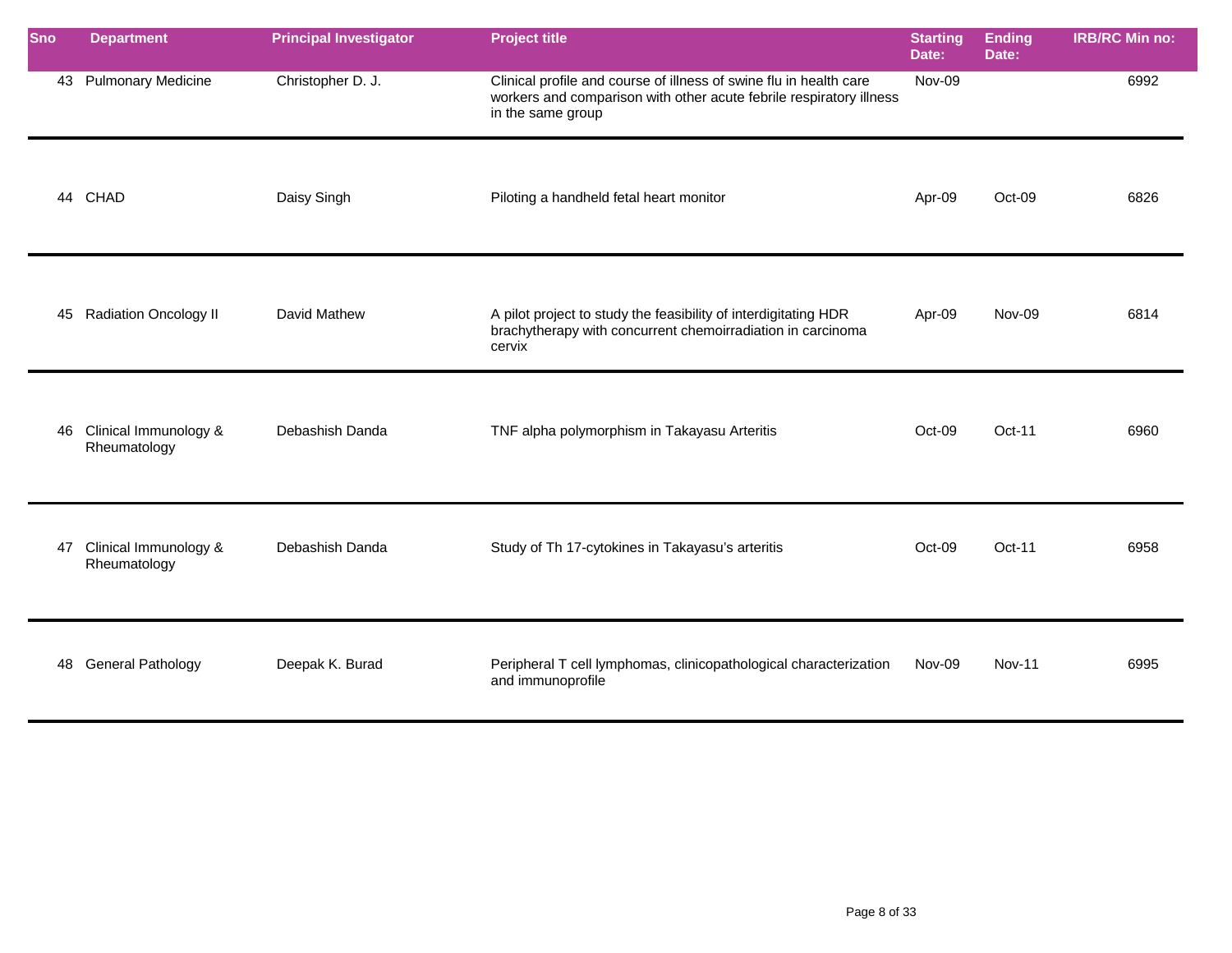| Sno | <b>Department</b>   | <b>Principal Investigator</b> | <b>Project title</b>                                                                                                                                             | <b>Starting</b><br>Date: | <b>Ending</b><br>Date: | <b>IRB/RC Min no:</b> |
|-----|---------------------|-------------------------------|------------------------------------------------------------------------------------------------------------------------------------------------------------------|--------------------------|------------------------|-----------------------|
| 49  | <b>Child Health</b> | Deepthi Boddu                 | Clinical Profile of culture positive Mycobacterium tuberculosis in<br>children                                                                                   | Oct-09                   | Oct-10                 | 6966                  |
| 50  | Orthopaedics        | Deeptiman James               | Assessment of fracture healing and functional outcome of Elastic<br>stable intramedullary nailing for unstable fractures of both bones of<br>forearm in children | <b>Jul-09</b>            | $Jan-11$               | 6884                  |
|     | 51 Family Medicine  | Dimple Jamkhandi              | Morbidity profile of geriatric patients attending a family practice<br>unit for urban poor                                                                       | Aug-09                   | Aug-11                 | 6904                  |
|     | 52 Child Health     | Dulari Gupta                  | Prevalence and clinical profile of Shigella diarrhea among<br>hospitalized children under 5 years of age                                                         | Oct-09                   | Apr-10                 | 6981                  |
|     | 53 MS Office        | Eleanor Melinda E             | Spirituality as a coping method for psychological stressors among<br>people living with HIV/AIDS                                                                 | Oct-09                   | Apr-10                 | 6971                  |
|     | 54 Physiology       | <b>Elizabeth Tharion</b>      | Effect of deep slow breathing exercise on spontaneous respiratory<br>rate and short-term heart rate variability                                                  | Jul-09                   | $Jul-10$               | 6889                  |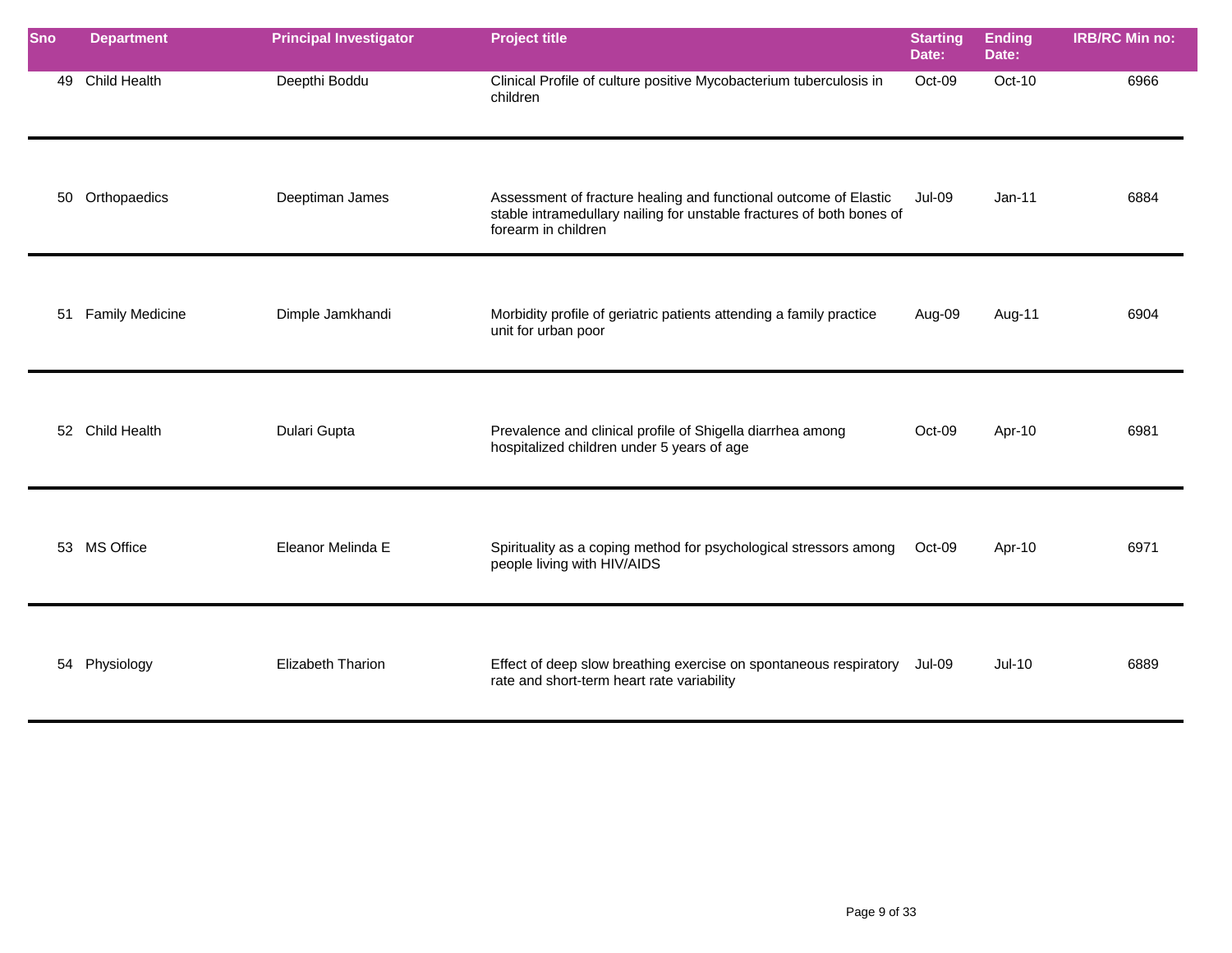| <b>Sno</b> | <b>Department</b> | <b>Principal Investigator</b> | <b>Project title</b>                                                                                                                                                                               | <b>Starting</b><br>Date: | <b>Ending</b><br>Date: | <b>IRB/RC Min no:</b> |
|------------|-------------------|-------------------------------|----------------------------------------------------------------------------------------------------------------------------------------------------------------------------------------------------|--------------------------|------------------------|-----------------------|
|            | 55 Haematology    | Eunice Sindhuvi. E            | Characterisation of Haematopoietic stem cells in myelodysplastic<br>syndromes and aplastic anemia                                                                                                  | Jul-09                   | $Jul-11$               | 6882                  |
|            | 56 GI Sciences    | Farzana Begum. L              | Role of toll like receptors and mannose binding lectins in innate<br>immune response to cryptosporidiosis                                                                                          | <b>Jun-09</b>            | $Jun-13$               | 6867                  |
|            | 57 ENT            | Ferozekhan K                  | Normative data for vestibular evoked myogenic potential (VEMP)in Oct-09<br>various age groups: and evaluation of VEMP in idiopathic sudden<br>sensory neural hearing loss                          |                          | Apr-11                 | 6955                  |
|            | 58 Psychiatry     | Hareesh Angothu               | Stigma and needs of patients with chronic schizophrenia and their Feb-09<br>relatives                                                                                                              |                          | Nov-09                 | 6775                  |
| 59         | Biochemistry      | Harish P Janardhan            | Effect of chronic inflammation on the expression of proteins<br>involved in iron transport and storage                                                                                             | Nov-09                   | Apr-10                 | 7014                  |
|            | 60 PMR            | Hemakumar D                   | Single blinded randomized control trial-pilot study to compare the<br>efficacy of mirror box therapy with mental imagery in Phantom<br>Limb Pain (PLP) management in upper and lower limb amputees | Mar-09                   | Mar-11                 | 6788                  |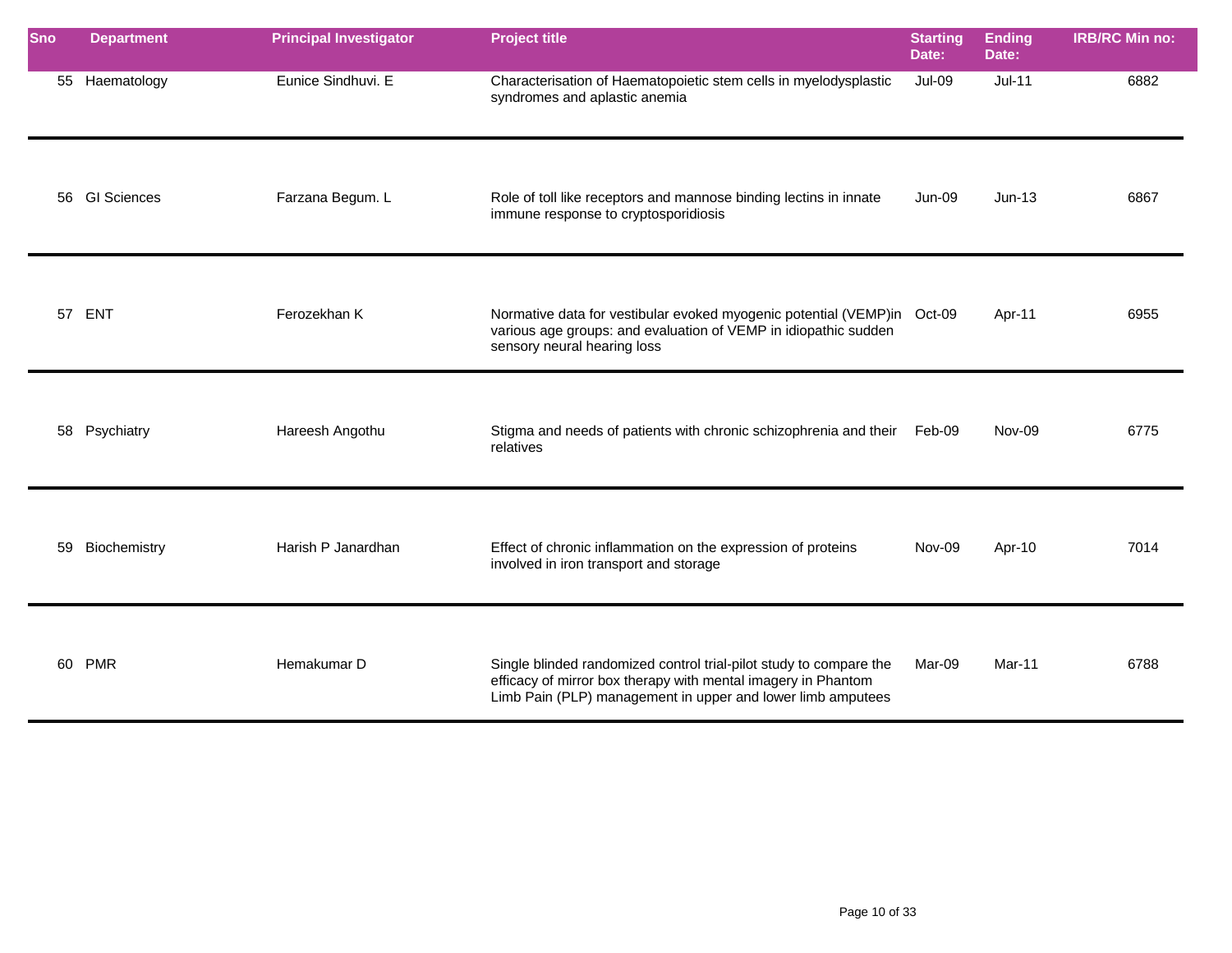| Sno | <b>Department</b>      | <b>Principal Investigator</b> | <b>Project title</b>                                                                                                                                                                                                                            | <b>Starting</b><br>Date: | <b>Ending</b><br>Date: | <b>IRB/RC Min no:</b> |
|-----|------------------------|-------------------------------|-------------------------------------------------------------------------------------------------------------------------------------------------------------------------------------------------------------------------------------------------|--------------------------|------------------------|-----------------------|
|     | 61 Surgery II          | Indrani Sen                   | Non randomised case control study to assess the benefit of<br>transplantation of autologous bone marrow derived mononuclear<br>cells in patients with nonreconstructable peripheral arterial disease<br>presenting with critical limb ischaemia |                          |                        | 7017                  |
|     | 62 Surgery II          | Indrani Sen                   | Study to assess the benefit of transplantation of Autologous bone<br>marrow derived mononuclear cells in Patients with<br>nonreconstructable peripheral arterial Disease presenting with<br>critical limb ischaemia                             | Dec-09                   | Dec-11                 | 7024                  |
|     | 63 Pharmacology        | Jacob Peedicayil              | Study of the effect of anticholinergics on isolated goat urinary<br>bladder detrusor muscle                                                                                                                                                     | Apr-09                   | $Oct-09$               | 6830                  |
|     | 64 GI Sciences         | Jayakanthan K.                | Evaluation of clostridium leptum as probiotic bacteria in a mouse<br>model of colitis                                                                                                                                                           | Nov-09                   | <b>Nov-10</b>          | 6991                  |
|     | 65 Microbiology        | Jeremiah S.S.                 | Phenotypic and genotypic characterization of carbapenem<br>resistance in clinical isolates of Klebsiella pneumoniae                                                                                                                             | Dec-09                   | Dec-11                 | 7031                  |
| 66  | <b>Plastic Surgery</b> | Jewel Raj Zachariah           | A prospective randomized controlled clinical study to study the<br>effect of healicoll, a pure type 1 collagen sheet, as a temporary<br>wound cover and as a dermal substitute over raw areas, to<br>enhance the quality of healing             | Jun-09                   | $Jun-10$               | 6849                  |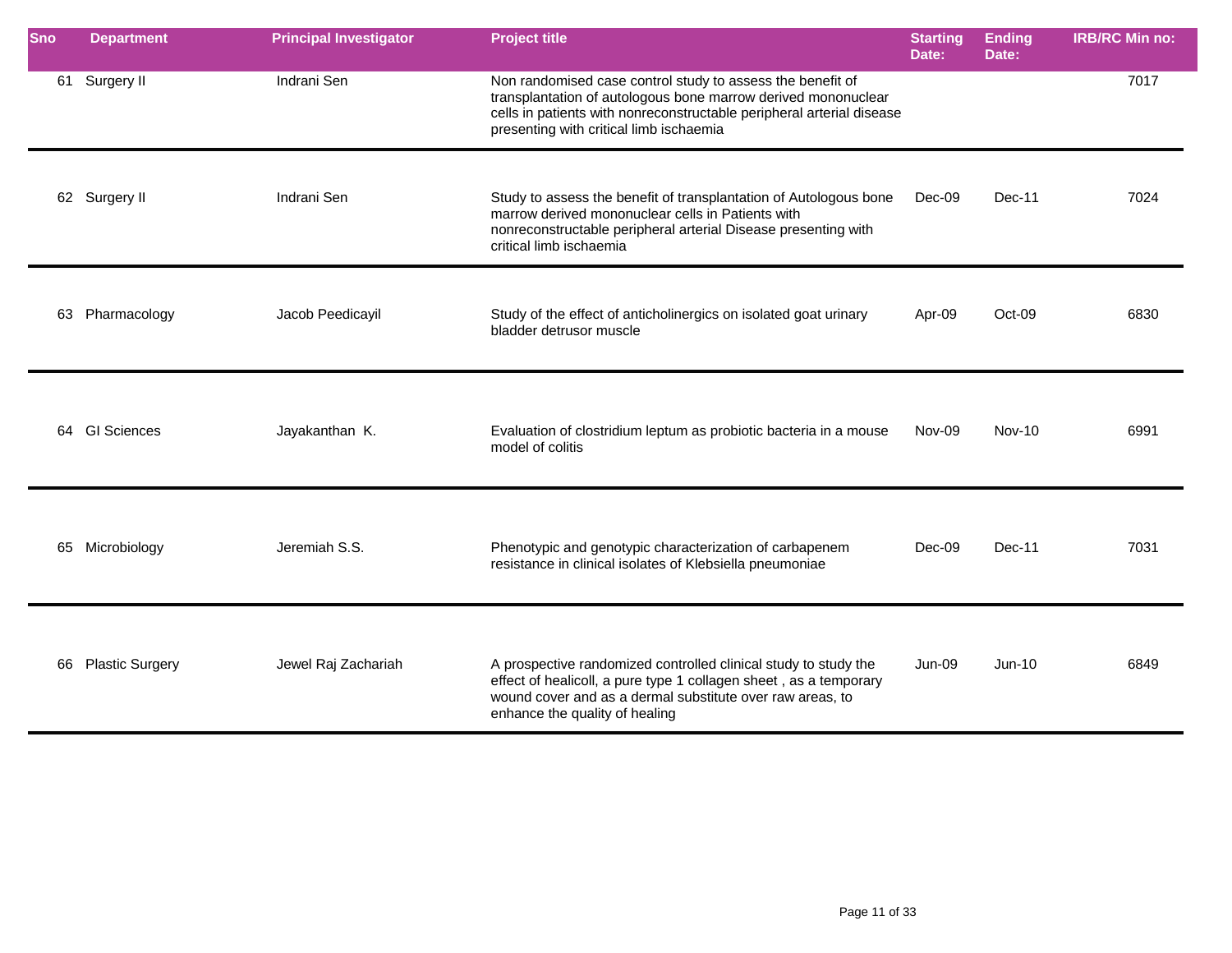| Sno | <b>Department</b>                        | <b>Principal Investigator</b> | <b>Project title</b>                                                                                                                                                                                                                                                | <b>Starting</b><br>Date: | <b>Ending</b><br>Date: | <b>IRB/RC Min no:</b> |
|-----|------------------------------------------|-------------------------------|---------------------------------------------------------------------------------------------------------------------------------------------------------------------------------------------------------------------------------------------------------------------|--------------------------|------------------------|-----------------------|
| 67  | Nephrology                               | Jigy Joseph                   | Clinical and Laboratory evaluation of micro inflammation in<br>patients on Haemodialysis                                                                                                                                                                            | Aug-09                   | Aug-10                 | 6908                  |
|     | 68 General Surgery                       | Johann Boaz                   | Is the use of placenta derived mesenchymal stromal cells safe and<br>feasible in prevention of wound breakdown in patients undergoing<br>abdominoperineal excision after neoadjuvant chemoradiotherapy<br>for carcinoma rectum - a phase 1 trial                    |                          |                        | 7023                  |
| 69  | <b>General Surgery</b>                   | Johann Boaz                   | Does the use of autologous bone marrow derived cells decrease<br>the incidence of perineal wound complications in patients<br>undergoing abdominoperineal excision after neoadjuvant<br>chemoradiotherapy for carcinoma rectum - A randomized<br>controlled study   | <b>Jul-09</b>            | $Jul-11$               | 6874                  |
|     | 70 General Surgery                       | Johann Boaz                   | Is the use of bone marrow derived mononuclear and<br>mesenchymal stromal cells safe and feasible in prevention of<br>wound breakdown in patients undergoing abdominoperineal<br>excision after neodjuvant chemoradiotherapy for Carcinoma<br>Rectum - a pilot study | Nov-09                   | <b>Nov-12</b>          | 7018                  |
|     | 71 Clinical Microbiology                 | John Antony Jude Prakash      | Sequence analysis of spotted fever rickettsia amplified by PCR                                                                                                                                                                                                      | Apr-09                   | Apr-11                 | 6820                  |
|     | 72 Clinical Immunology &<br>Rheumatology | John Mathew                   | SLE infection risk assessment study                                                                                                                                                                                                                                 | <b>Jul-09</b>            | $Jul-11$               | 6881                  |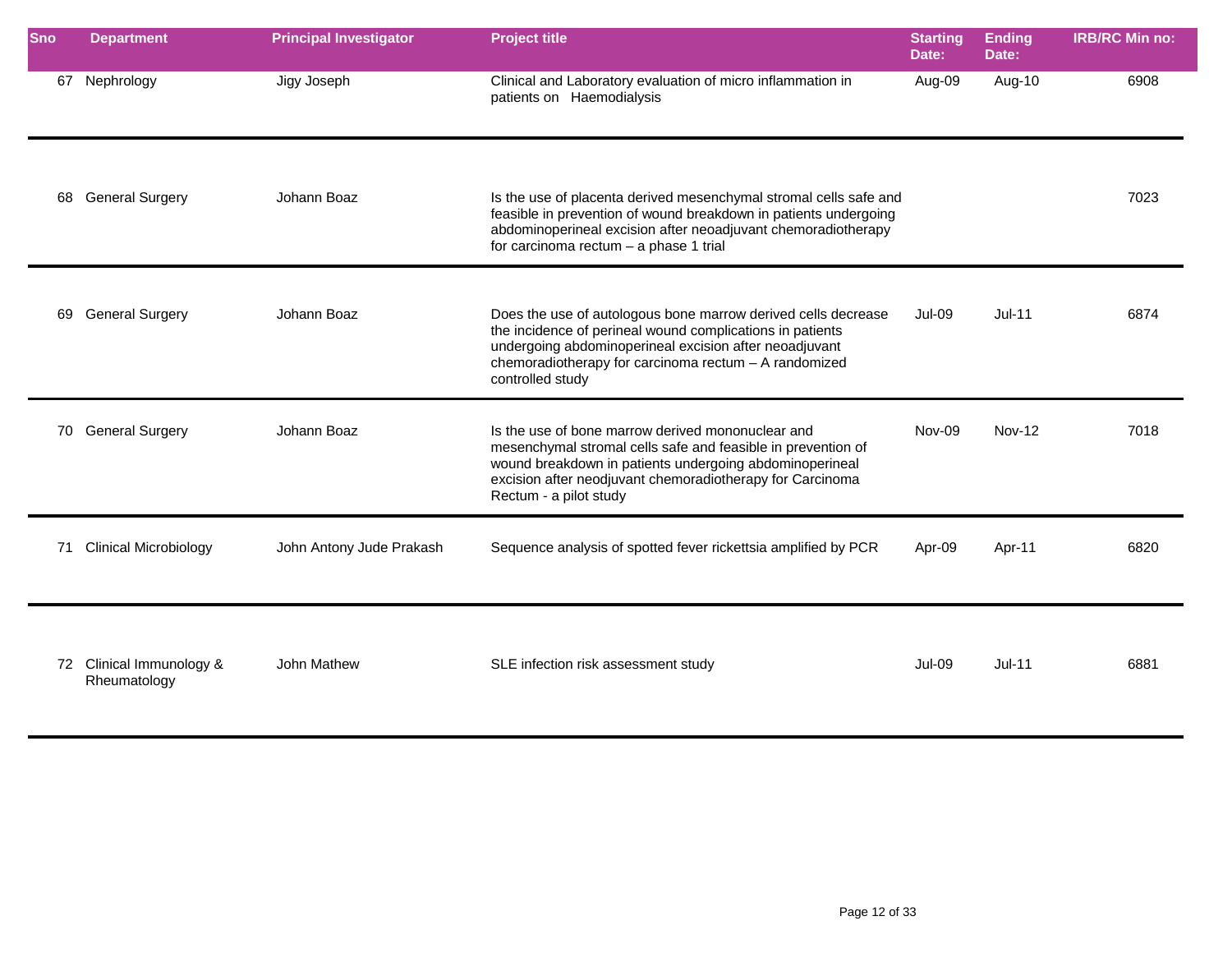| <b>Sno</b> | <b>Department</b>                     | <b>Principal Investigator</b> | <b>Project title</b>                                                                                                                                                                                                                                                         | <b>Starting</b><br>Date: | <b>Ending</b><br>Date: | <b>IRB/RC Min no:</b> |
|------------|---------------------------------------|-------------------------------|------------------------------------------------------------------------------------------------------------------------------------------------------------------------------------------------------------------------------------------------------------------------------|--------------------------|------------------------|-----------------------|
| 73         | Clinical Immunology &<br>Rheumatology | John Mathew                   | Study of proinflammatory cytokines in Takayasu's Arteritis (TA)                                                                                                                                                                                                              | Oct-09                   | Oct-11                 | 6959                  |
|            | 74 Endocrinology                      | Joison Abraham                | Mortality in diabetes: a retrospective analysis from a tertiary care<br>hospital in south India                                                                                                                                                                              |                          |                        | 6817                  |
| 75         | Endocrinology                         | Joison Abraham                | Mortality in diabetes: A retrospective analysis from a tertiary care<br>hospital in South India                                                                                                                                                                              | Jun-09                   | Dec-09                 | 6853                  |
|            | 76 Child Health                       | Jolly Chandran                | Comparison of Cord blood, 24 hour and 72 hour TSH values in the Jun-09<br>new born infant                                                                                                                                                                                    |                          | $Dec-10$               | 6831                  |
|            | 77 General Surgery                    | Jonathan Sadhu                | To determine the predictive value of the difference in trans-<br>cutaneous oxygen (TcPo2) saturations, in supine and dependent<br>positions, following CT guided chemical neurolytic lumbar<br>sympathectomy in patients with Buerger's disease towards relief of<br>rest pa | Oct-09                   | Oct-11                 | 6970                  |
|            | 78 Urology                            | Joseph Paul K                 | Does pretreatment cystoscopy improve staging in carcinoma<br>cervix?                                                                                                                                                                                                         | <b>Jun-09</b>            | $Jun-10$               | 6850                  |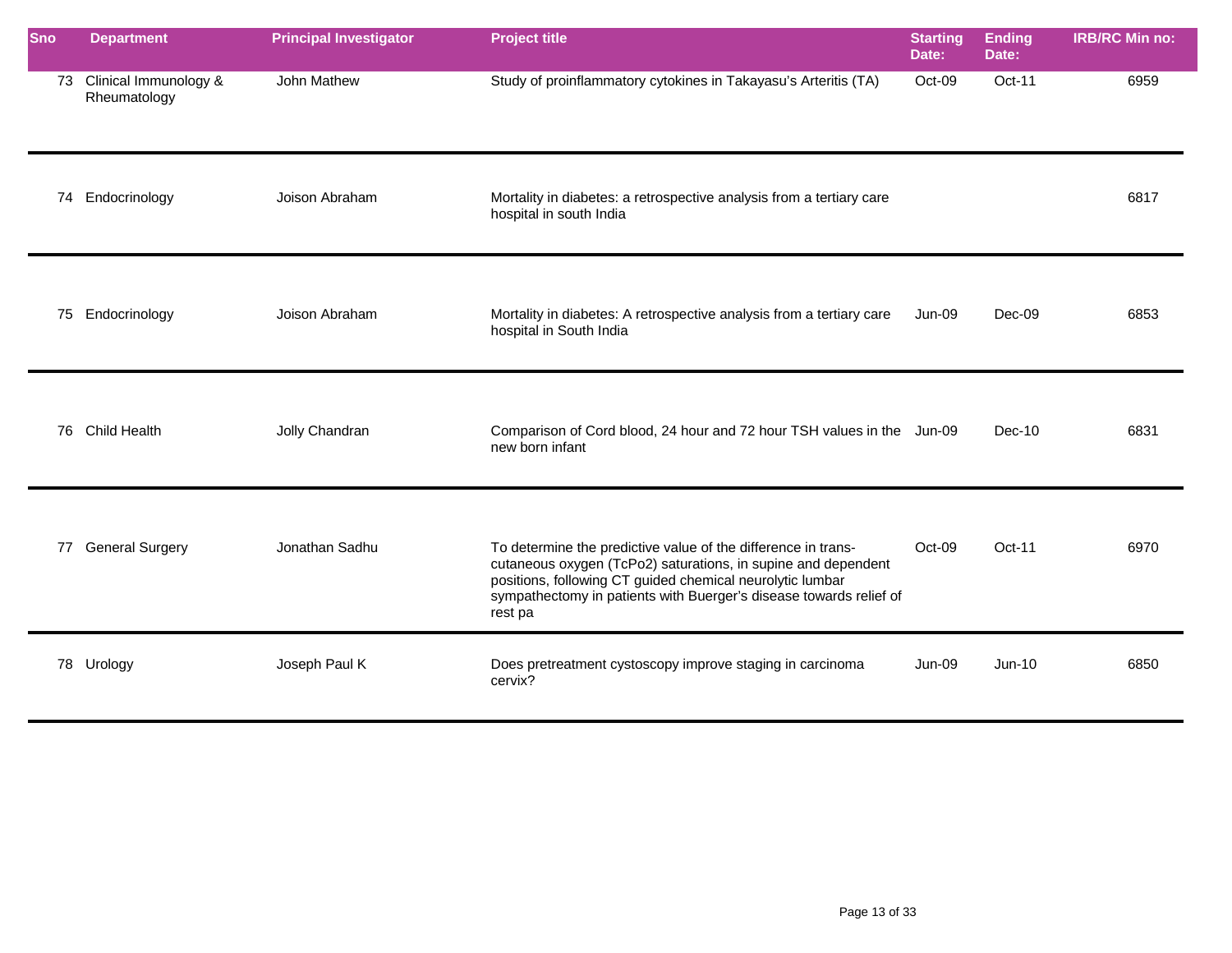| <b>Sno</b> | <b>Department</b> | <b>Principal Investigator</b> | <b>Project title</b>                                                                                                                                                                                                                                                        | <b>Starting</b><br>Date: | <b>Ending</b><br>Date: | <b>IRB/RC Min no:</b> |
|------------|-------------------|-------------------------------|-----------------------------------------------------------------------------------------------------------------------------------------------------------------------------------------------------------------------------------------------------------------------------|--------------------------|------------------------|-----------------------|
|            | 79 Microbiology   | Joy S Michael                 | Evaluation of a tuberculosis (TB) microarray for detection of<br>serodiagnostic antigens associated with tuberculosis                                                                                                                                                       | <b>Jun-09</b>            | $Jun-10$               | 6847                  |
| 80         | Microbiology      | Joy Sarojini Michael          | A retrospective evaluation of mantoux tuberculin skin test and<br>quantiFERON-TB gold in-tube concordance in pediatric patients                                                                                                                                             | Oct-09                   | $Oct-10$               | 6964                  |
| 81         | Anaesthesia       | Justin P James                | Evaluation of the adequacy of ventilation with low tidal volume<br>(6ml/kg) and normal tidal volume (10 ml/kg) ventilation in<br>overweight or obese adults with normal respiratory function<br>undergoing elective general surgical procedures under general<br>anaesthesi | Nov-09                   | <b>Nov-10</b>          | 7005                  |
|            | 82 Surgery V      | Kalai Selvan B.N.             | A prospective, single blinded randomized control trial comparing<br>postoperative pain relief using visual analogue scale between the<br>two groups of adults receiving single dose 100 mg diclofenac<br>suppository and oral diclofenac 50 mg 8th hourly in cases under    | $Jan-09$                 |                        | 6754                  |
|            | 83 Anaesthesia    | Karen Lionel                  | Is glycosylated hemoglobin (HbA1C) a predictor of adverse<br>outcome in poly-trauma patients admitted to surgical intensive<br>care unit (SICU) / Surgical high dependency unit (SHDU)?                                                                                     | Oct-09                   | $Oct-10$               | 6976                  |
|            | 84 Medical ICU    | Kartik Ramakrishna            | Heat shock protein gene polymorphisms, cytokine gene<br>expression and outcome in patients admitted with sepsis to a<br>medical intensive care unit                                                                                                                         | Aug-09                   | Aug-10                 | 6914                  |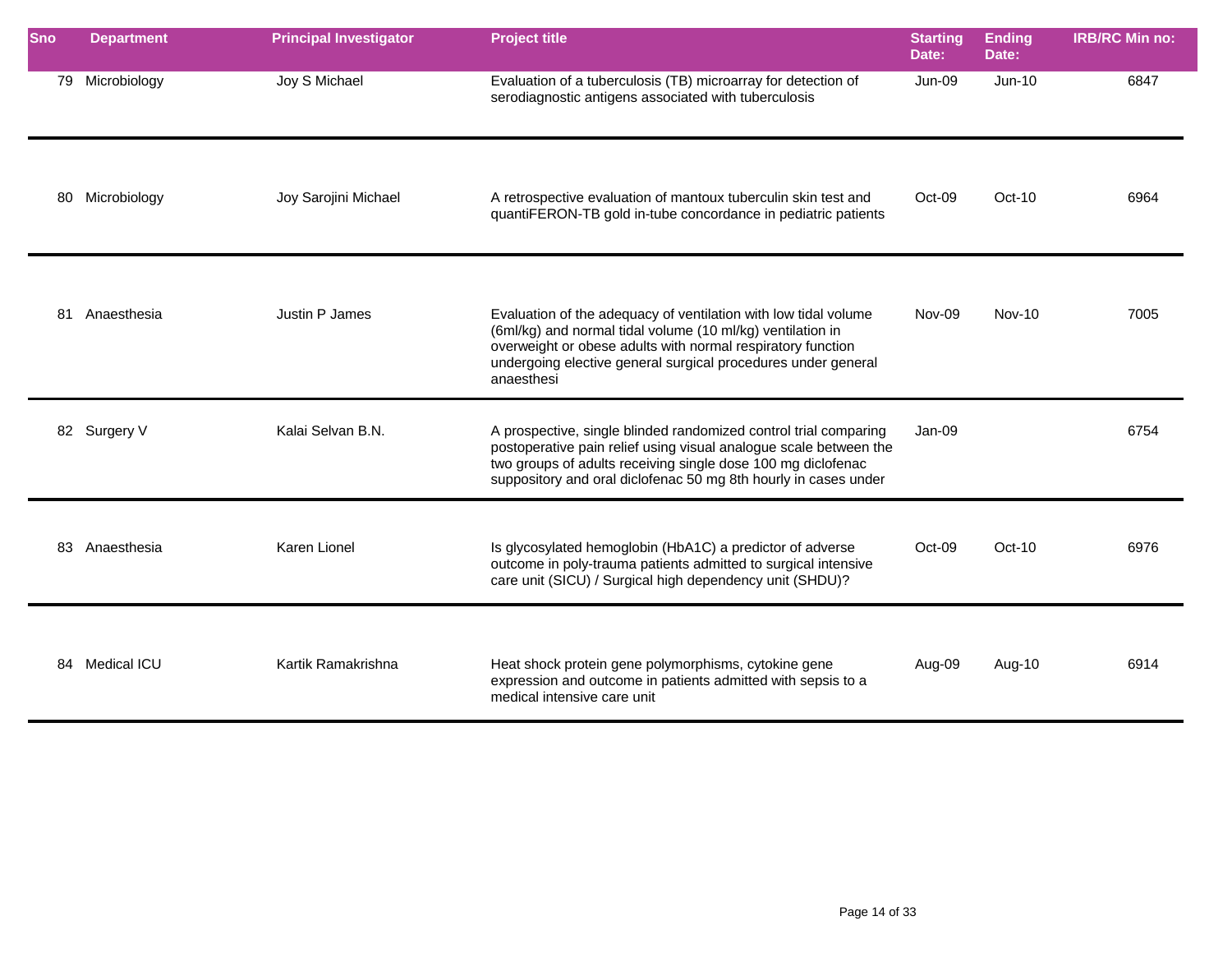| <b>Sno</b> | <b>Department</b>        | <b>Principal Investigator</b> | <b>Project title</b>                                                                                                                                                                                                                                          | <b>Starting</b><br>Date: | <b>Ending</b><br>Date: | <b>IRB/RC Min no:</b> |
|------------|--------------------------|-------------------------------|---------------------------------------------------------------------------------------------------------------------------------------------------------------------------------------------------------------------------------------------------------------|--------------------------|------------------------|-----------------------|
|            | 85 Urology               | Katumalla Francis Sridhar     | To assess the role of re-resection of TIG3 bladder tumors                                                                                                                                                                                                     | Apr-09                   | $Oct-10$               | 6819                  |
| 86         | <b>Clinical Genetics</b> | <b>Kausik Mandal</b>          | Comparison of multiplex ligation dependant probe amplification<br>(MLPA) technique with multiplex polymerase chain reaction<br>(Multiplex PCR) technique in detection of mutation in Duchenne<br>muscular dystrophy (DMD) and Becker Muscular dystrophy (BMD) | Nov-09                   | <b>Nov-11</b>          | 7000                  |
|            | 87 GI Sciences           | Kavitha Priya K.              | Mechanisms of toxicity of Cleistanthus collinus: ATPases are<br>putative targets                                                                                                                                                                              | Dec-09                   | $Dec-11$               | 7034                  |
| 88         | Orthopaedics             | Khanapur Ronald Immanuel      | Outcome of hooked plate fixation for AC joint disruption and<br>fractures of the lateral end of clavicle                                                                                                                                                      | Mar-09                   | Sep-10                 | 7011                  |
| 89         | <b>Plastic Surgery</b>   | Kingsly Paul M                | Anatomical evaluation of the contour of the adult mandibles and<br>contouring of the vascularised fibula in the reconstruction of<br>mandibular defects                                                                                                       | Oct-09                   | $Dec-09$               | 6974                  |
|            | 90 Plastic Surgery       | Kiran S Petkar                | A prospective randomized controlled study to study the effect of<br>negative-pressure dressing on healing in wounds covered with<br>split-skin grafts                                                                                                         | Aug-09                   | Aug-10                 | 6909                  |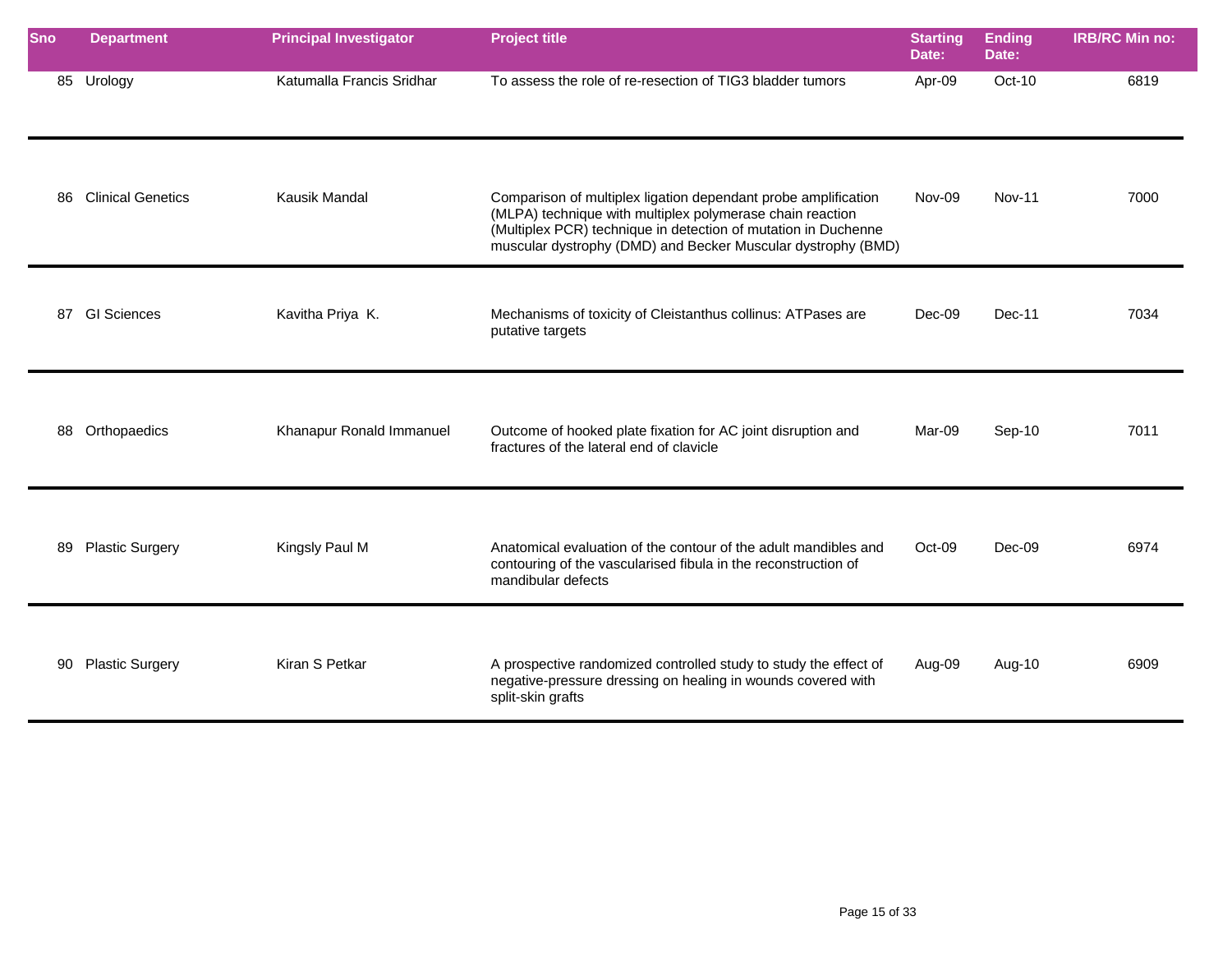| <b>Sno</b> | <b>Department</b> | <b>Principal Investigator</b> | <b>Project title</b>                                                                                                                                                                                                  | <b>Starting</b><br>Date: | <b>Ending</b><br>Date: | <b>IRB/RC Min no:</b> |
|------------|-------------------|-------------------------------|-----------------------------------------------------------------------------------------------------------------------------------------------------------------------------------------------------------------------|--------------------------|------------------------|-----------------------|
| 91         | Radiodiagnosis    | Koyeli Mary Mahata            | Is the assessment of ratio of posterior urethra to anterior urethra in<br>children with an abnormal micturating cystourethrogram a good<br>test for to predict posterior urethral valve as compared to<br>cystoscopy? | Sep-09                   | Sep-11                 | 6928                  |
|            | 92 Physiology     | Latha R.                      | To demonstrate on rats, the effects of diphyllin, extracted from the<br>toxic plant Clesitanthus collinus                                                                                                             | Apr-09                   | Oct-10                 | 6829                  |
| 93         | Neurosurgery      | Laxminadh Sivaraju            | Three dimensional computed tomography (3D CT) angiography<br>study of vertebral artery (VA) course at craniovertebral junction<br>(CVJ) in patients with CVJ pathology                                                | Apr-09                   | Apr-13                 | 6818                  |
|            | 94 PMR            | Linu Paulson                  | Prediction of ambulation in T6-T12 motor complete paraplegics<br>using abdominal muscle surface EMG                                                                                                                   | Apr-09                   | $Oct-10$               | 6824                  |
| 95         | Medicine          | Lovely Thomas                 | Intermediate syndrome and the role of muscle injury in<br>organophosphorous poisoning                                                                                                                                 | Dec-09                   | Dec-11                 | 7032                  |
| 96         | <b>ENT</b>        | Maheswaran S.                 | Relative etiological importance of enlarged adenoids and sinusitis<br>in children with persistent rhinorrhoea and the role of<br>adenoidectomy                                                                        | Oct-09                   | Oct-11                 | 6956                  |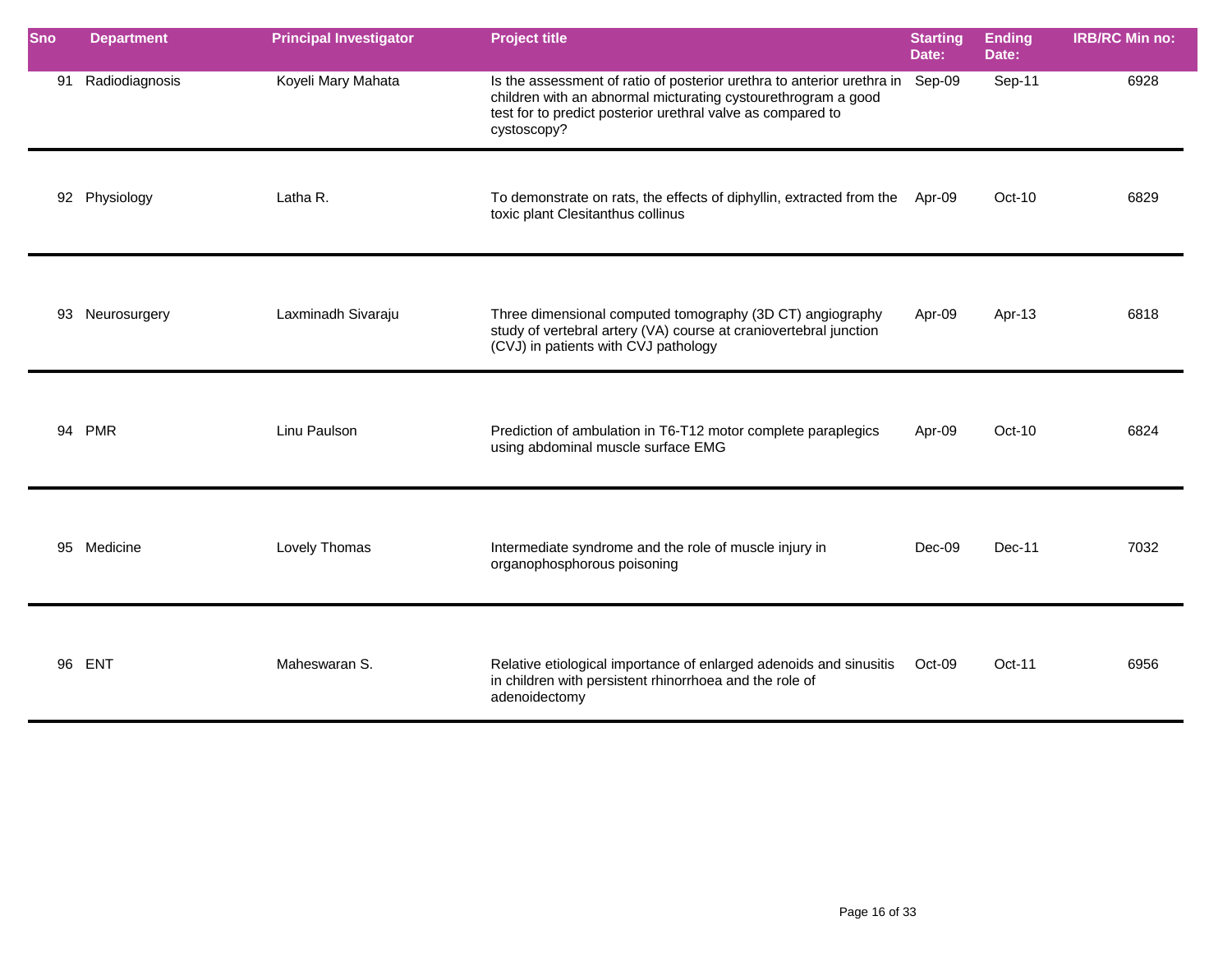| <b>Sno</b> | <b>Department</b> | <b>Principal Investigator</b> | <b>Project title</b>                                                                                                                                                                                                                          | <b>Starting</b><br>Date: | Ending<br>Date: | <b>IRB/RC Min no:</b> |
|------------|-------------------|-------------------------------|-----------------------------------------------------------------------------------------------------------------------------------------------------------------------------------------------------------------------------------------------|--------------------------|-----------------|-----------------------|
| 97         | Orthopaedics      | Manasseh Nithyanath           | Giant Cell Tumour: A study to assess the contact time to cell<br>death for chemicals used in extended curettage surgery                                                                                                                       | <b>Jun-09</b>            | Jun-10          | 6851                  |
|            | 98 Surgery        | Manbhal Rymbai                | To determine the prevalence of EBV infection as detected by<br>messenger RNA for EBNA1 (Epstein Barr Nuclear Antigen 1) in<br>histologically proven gastric adenocarcinoma in patients<br>presenting to a tertiary care center in South India | Oct-09                   | $Oct-11$        | 6969                  |
| 99         | Pharmacology      | Manoj G Tyagi                 | Influence of tumor necrosis factor alpha antagonism and atrial<br>natriuretic peptide on cardiovascular actions in animals                                                                                                                    | Nov-09                   | <b>Nov-10</b>   | 7012                  |
|            | 100 Pharmacology  | Manoj G Tyagi                 | Pharmacological and biochemical studies of Glycoprotein Ilb/IIIa<br>receptor antagonist in combination with Phosphatidic acid in<br>rodents                                                                                                   | Mar-09                   | Sep-09          | 6796                  |
| 101        | Pharmacology      | Manoj G Tyagi                 | Pharmacological evaluation of hormones in mouse models                                                                                                                                                                                        | Mar-09                   | Sep-09          | 6795                  |
|            | 102 Pharmacology  | Margaret Shanthi              | Effect of verapamil on wound healing as compared with normal<br>saline (pilot study)                                                                                                                                                          | Mar-09                   | Apr-09          | 6797                  |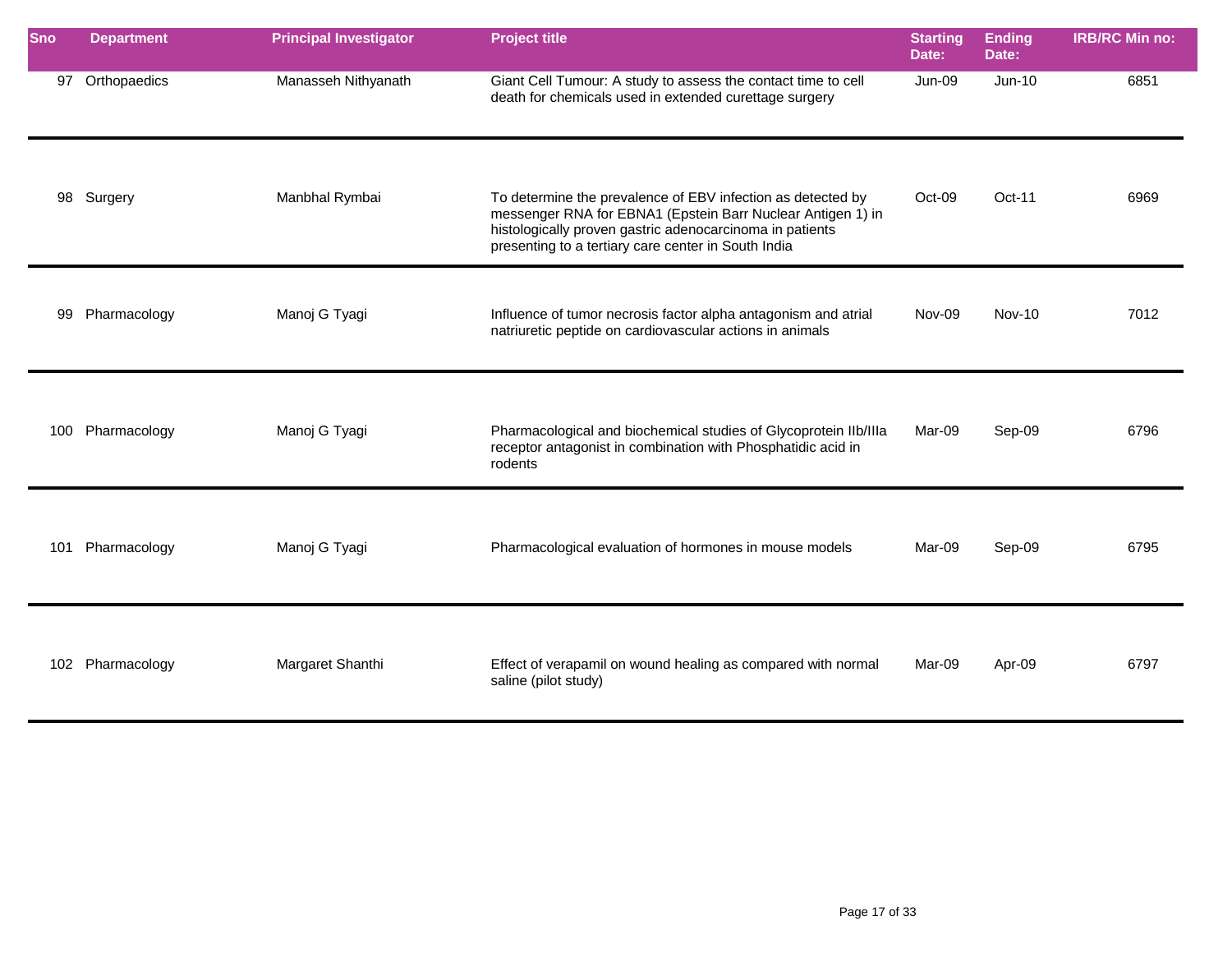| Sno | <b>Department</b>                    | <b>Principal Investigator</b> | <b>Project title</b>                                                                                                                                                                | <b>Starting</b><br>Date: | <b>Ending</b><br>Date: | <b>IRB/RC Min no:</b> |
|-----|--------------------------------------|-------------------------------|-------------------------------------------------------------------------------------------------------------------------------------------------------------------------------------|--------------------------|------------------------|-----------------------|
|     | 103 Pharmacology                     | Margaret Shanthi              | Antidepressant and anti anxiety - like activity of calcium channel<br>blockers in mice                                                                                              | Mar-09                   | May-09                 | 6798                  |
|     | 104 ENT                              | Mary Kurien                   | Endoscopic, radiological and anatomical study of Indian cadaveric<br>skull as a prelude to extended endoscopic endonasal approach to<br>skull base                                  | <b>Jun-09</b>            | $Jun-11$               | 6848                  |
|     | 105 Neurological Sciences            | Mazda Turel                   | Quality of life after vestibular schwannoma surgery                                                                                                                                 | Jan-09                   | $Jan-11$               | 6755                  |
|     | 106 Accident & Emergency<br>Medicine | MD Masudul Haque Sirajee      | To investigate role of spot urine 5-hydroxyindoleacetic acid (5-<br>HIAA) levels in the early diagnosis of acute appendicitis in general<br>population (both adults and pediatrics) | <b>Jul-09</b>            | $Jul-10$               | 6886                  |
| 107 | <b>Community Medicine</b>            | Meena Sagar                   | Unmet need for contraception among married women in<br>reproductive age group in Kaniyambadi                                                                                        | <b>Jun-09</b>            | <b>Nov-11</b>          | 6862                  |
|     | 108 Anaesthesia                      | Meghna S. David               | A double blind randomized placebo controlled trial to evaluate<br>intravenous clonidine as a hypotensive agent in functional<br>endoscopic sinus surgery                            | Sep-09                   | Sep-10                 | 6929                  |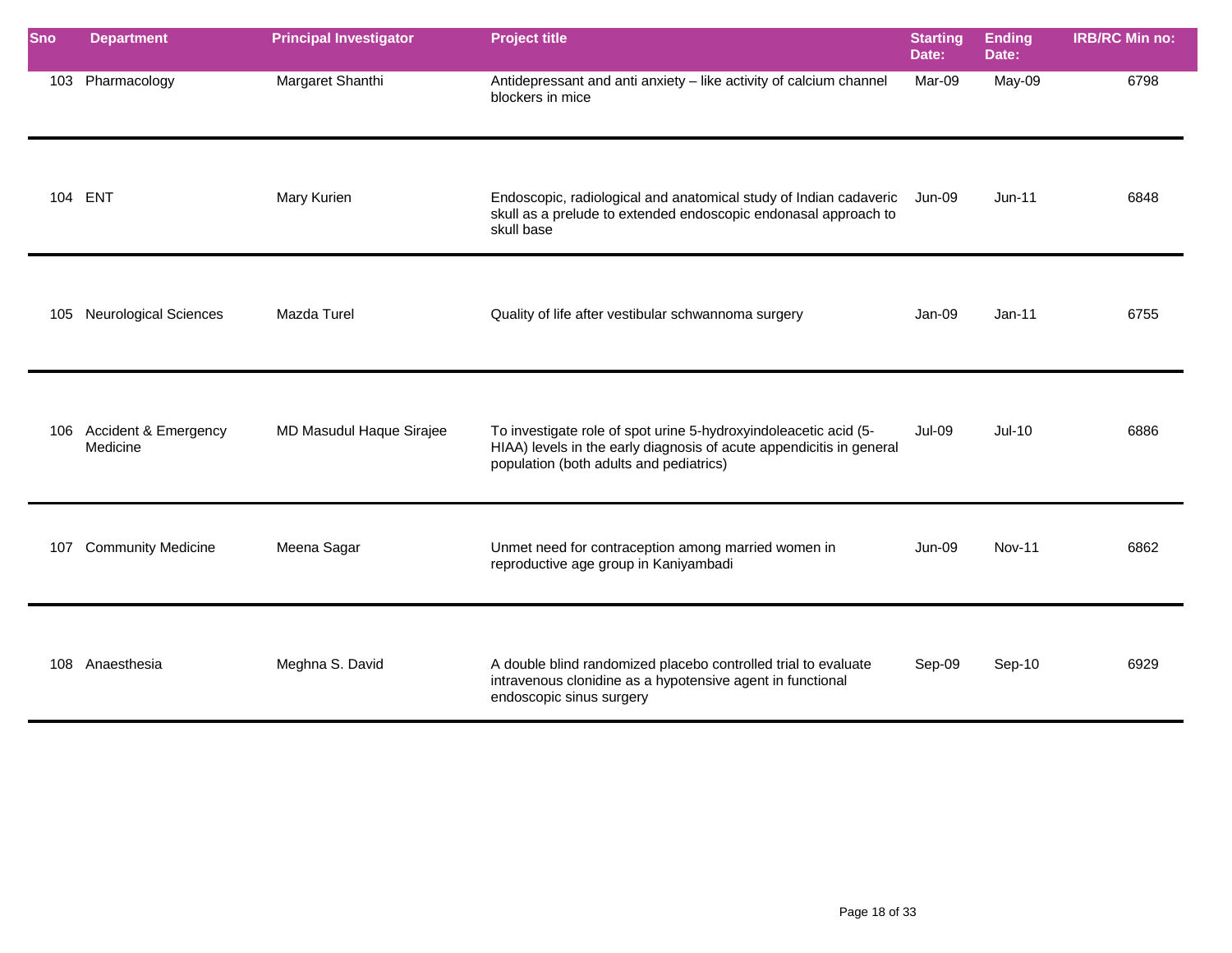| <b>Sno</b> | <b>Department</b>      | <b>Principal Investigator</b> | <b>Project title</b>                                                                                                                                                   | <b>Starting</b><br>Date: | <b>Ending</b><br>Date: | <b>IRB/RC Min no:</b> |
|------------|------------------------|-------------------------------|------------------------------------------------------------------------------------------------------------------------------------------------------------------------|--------------------------|------------------------|-----------------------|
| 109        | Ophthalmology          | Meshach Peter B.              | A survey on demographic parameters, knowledge, attitude, and<br>practices on health care services of patients who seek free eye<br>camp services in and around Vellore | Dec-09                   | $Dec-10$               | 7027                  |
| 110        | <b>Family Medicine</b> | Moses Kirubairaj A            | Evaluation of diabetes care in a family practice set-up for the<br>urban poor                                                                                          | Aug-09                   | Oct-09                 | 6906                  |
| 111        | Cardiology             | <b>MSK Subhendu</b>           | Anti streptokinase antibodies and response to thrombolysis in ST<br>elevation myocardial infarction                                                                    | Apr-09                   | $Oct-10$               | 6811                  |
|            | 112 Pharmacology       | Naman Hirenkumar Shah         | Study of the effect of the atypical opioid analgesic tramadol on<br>contractility of isolated pregnant and non-pregnant human<br>myometrium                            | Dec-09                   | $Dec-10$               | 7037                  |
| 113        | Pharmacology           | Naman Hirenkumar Shah         | An animal study of the effect of different classes of organic<br>calcium channel blockers in wound healing                                                             | Sep-09                   | Dec-09                 | 6943                  |
|            | 114 OG III             | Nandeibam Yohen               | A comparative study on the prevalence of Chlamydia in women<br>with PID suggestive symptoms and those who are asymptomatic                                             | Apr-09                   | Apr-11                 | 6812                  |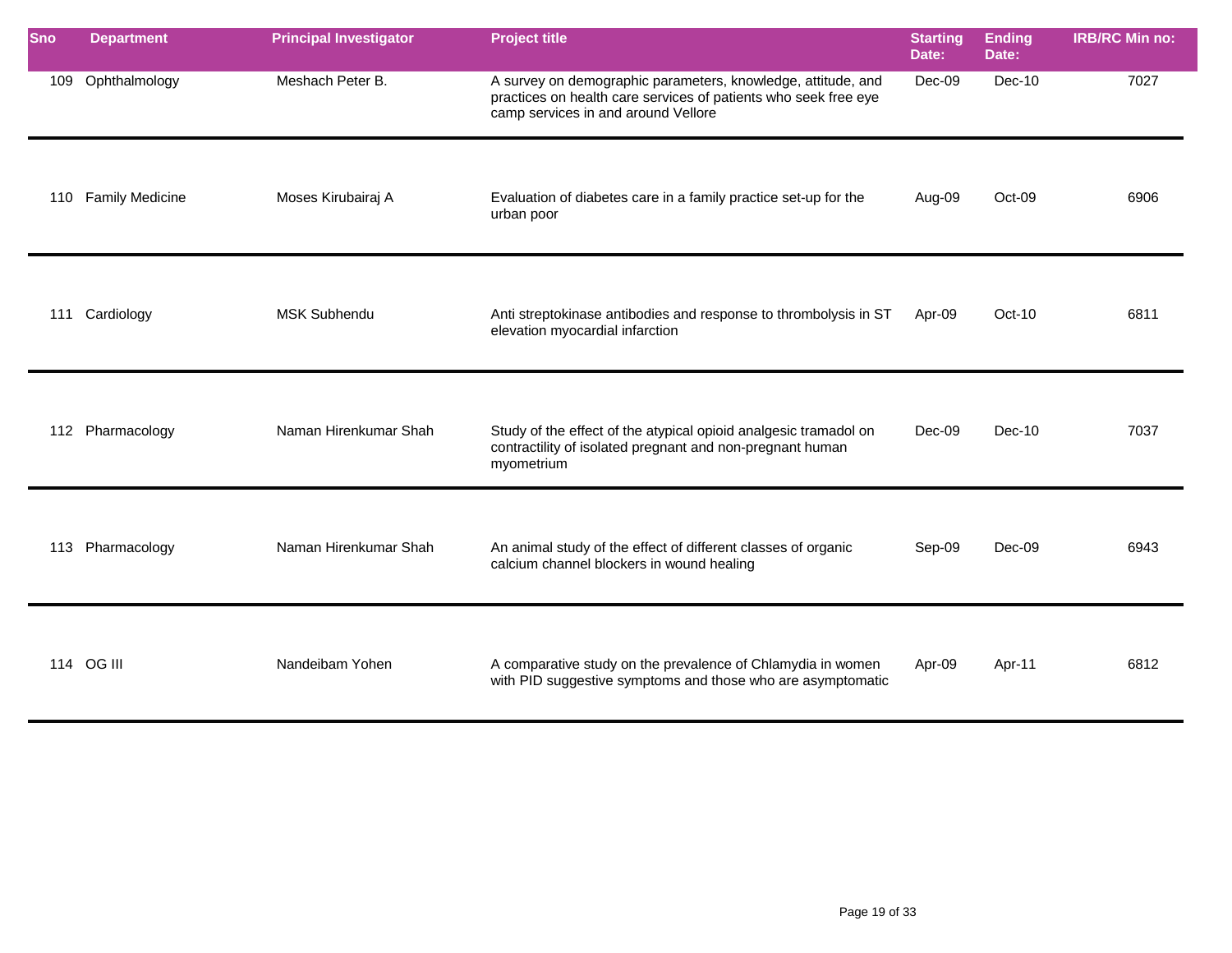| <b>Sno</b> | <b>Department</b>   | <b>Principal Investigator</b> | <b>Project title</b>                                                                                                       | <b>Starting</b><br>Date: | <b>Ending</b><br>Date: | <b>IRB/RC Min no:</b> |
|------------|---------------------|-------------------------------|----------------------------------------------------------------------------------------------------------------------------|--------------------------|------------------------|-----------------------|
|            | 115 General Surgery | Nibedita Pramanik             | Pancreatic fat as a prognostic factor for post-operative pancreatic<br>fistula following pancreaticoduodenectomy           | Sep-09                   | Sep-11                 | 6935                  |
| 116        | Urology             | Nirmal T.J.                   | Comparison of patient's assessment of urinary flow strength with<br>uroflowmetry                                           | Apr-09                   | $Oct-10$               | 6825                  |
|            | 117 Psychiatry II   | Nithyaraja R                  | Prevalence of Vitamin deficiency in patients with unexplained<br>somatic symptoms                                          | Mar-09                   | Sep-09                 | 6793                  |
| 118        | Psychiatry          | Nithyaraja R.                 | Prevalence, patterns and correlates of tobacco use in psychiatric<br>in-patients and their family members                  | Sep-09                   | Nov-09                 | 6938                  |
| 119        | Radiotherapy        | Paul Ravindran B.             | Development of computer control and data analysis software for<br>radiation field analyzer                                 | Aug-09                   | Aug-10                 | 6903                  |
| 120        | Medical ICU         | Peter J.V.                    | Clinical Profile and outcomes of patients admitted to the medical<br>intensive care unit (MICU) with severe H1N1 infection | Sep-09                   | <b>Mar-10</b>          | 6926                  |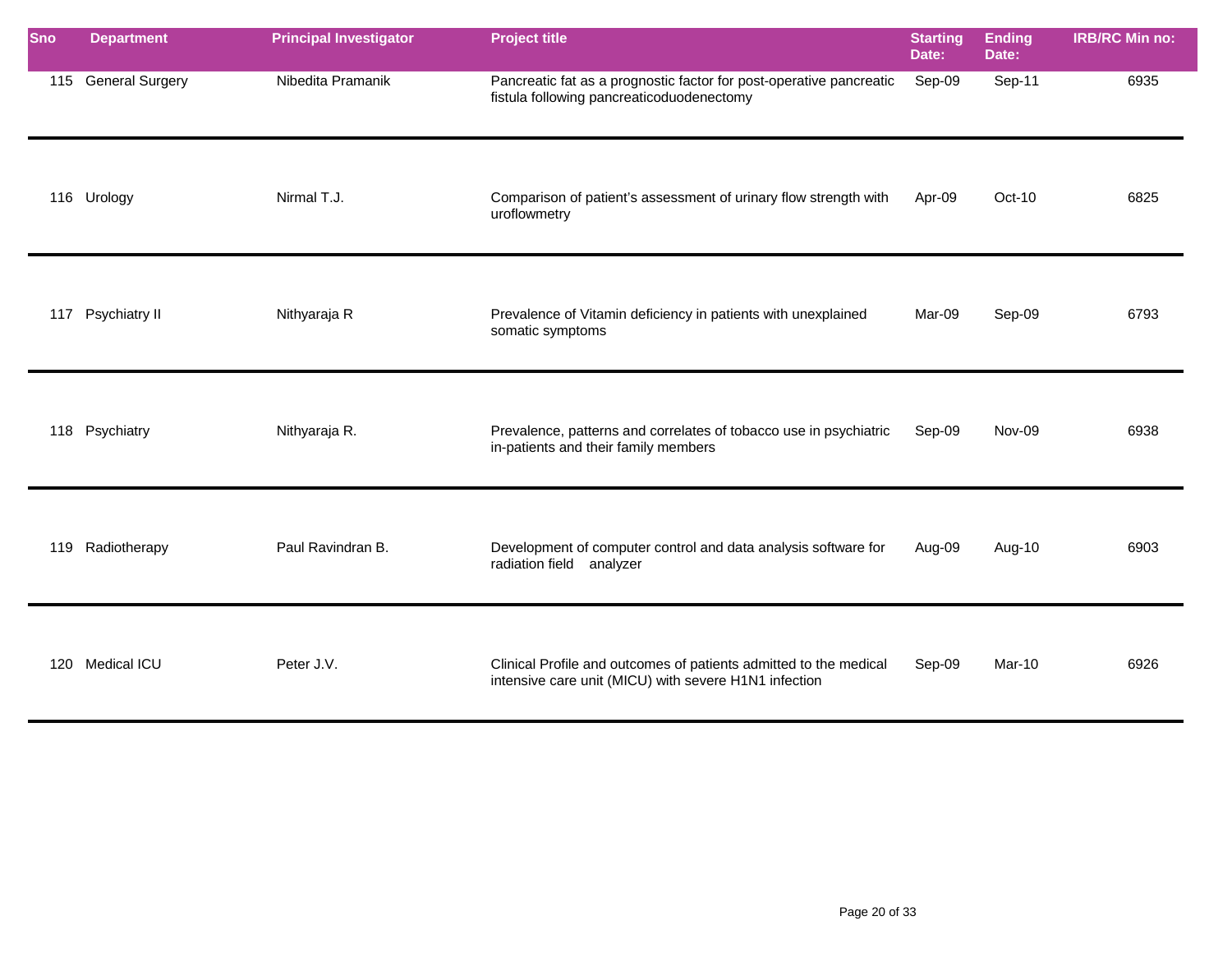| Sno | <b>Department</b>    | <b>Principal Investigator</b> | <b>Project title</b>                                                                                                                | <b>Starting</b><br>Date: | <b>Ending</b><br>Date: | <b>IRB/RC Min no:</b> |
|-----|----------------------|-------------------------------|-------------------------------------------------------------------------------------------------------------------------------------|--------------------------|------------------------|-----------------------|
| 121 | Medical ICU          | Peter J.V.                    | Risk of H1N1 infection in health care workers caring for critically ill<br>patients admitted to intensive care with H1N1 infection  | Oct-09                   | Nov-09                 | 6957                  |
|     | 122 Dermatology      | Poonam Agrawal                | A prospective study on the prevalence and spectrum of skin<br>manifestations in patients admitted to the medical critical care unit | $Dec-09$                 | $Dec-10$               | 7033                  |
|     | 123 Psychiatry       | Prasanna Jebara               | Prevalence of psychiatric morbidity among convicted female<br>prisoners                                                             | Oct-09                   | Apr-10                 | 6979                  |
|     | 124 Nephrology       | Pratish George                | Acute renal failure in acute febrile illness: Incidence, prognosis<br>and outcomes                                                  | Jun-09                   | $Dec-10$               | 6859                  |
|     | 125 Community Health | Priya Gangadharan             | Gynaecological morbidity among women in the reproductive age<br>group in a tribal population in south India                         | <b>Jun-09</b>            | $Jun-11$               | 6861                  |
|     | 126 Anaesthesia      | Priya Sara Kuryan             | Effect of 0.5% bupivacaine infiltration of the mesosalpinx on<br>analgesia following after post partum tubal ligation               |                          |                        | 6998                  |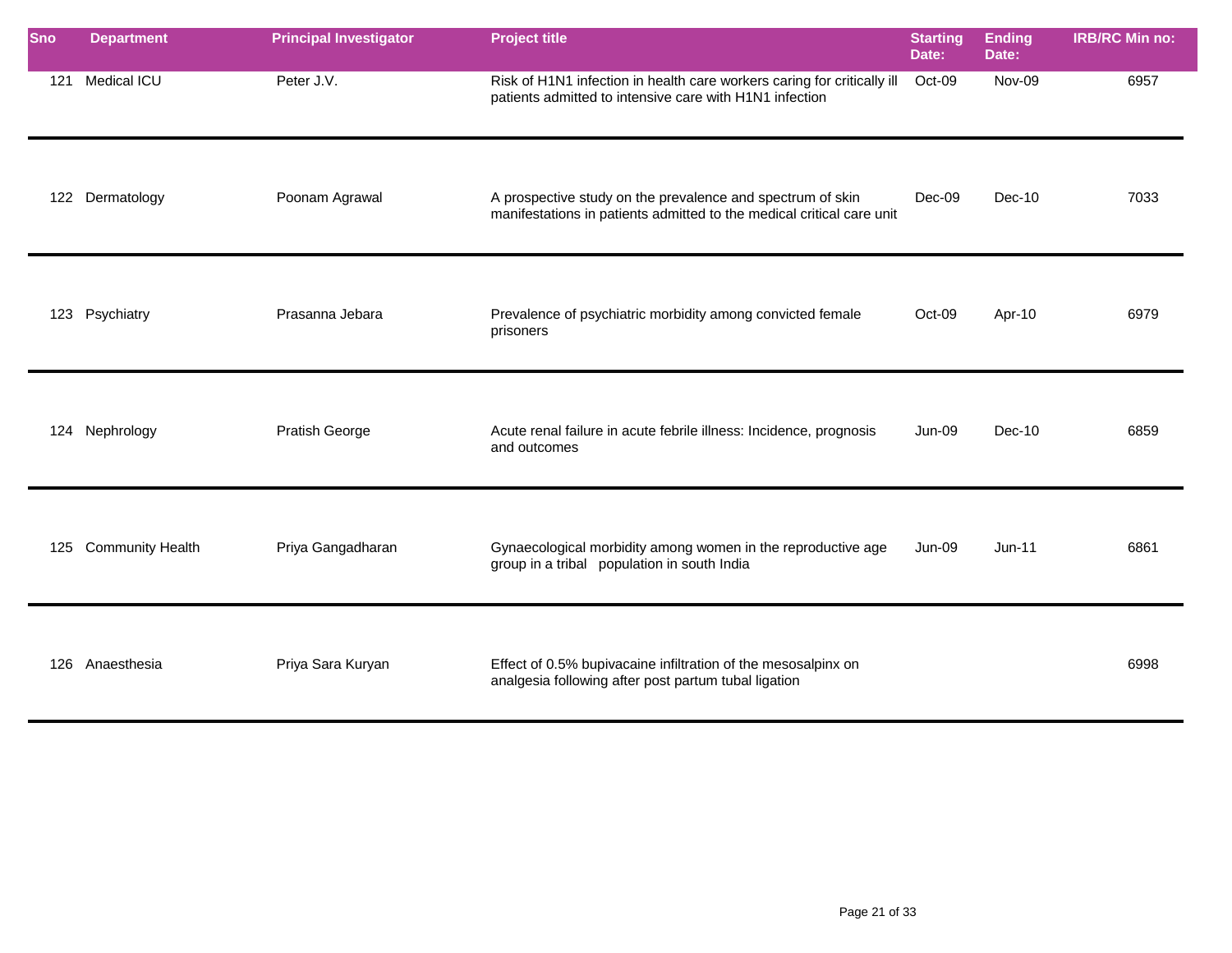| Sno    | <b>Department</b>           | <b>Principal Investigator</b> | <b>Project title</b>                                                                                                                                                                    | <b>Starting</b><br>Date: | <b>Ending</b><br>Date: | <b>IRB/RC Min no:</b> |
|--------|-----------------------------|-------------------------------|-----------------------------------------------------------------------------------------------------------------------------------------------------------------------------------------|--------------------------|------------------------|-----------------------|
| 127    | <b>General Medicine</b>     | Punitha JV                    | To study the prevalence of HIV/AIDS dementia of people living<br>with HIV/AIDS                                                                                                          | Mar-09                   | Mar-11                 | 6791                  |
| 128    | Physiology                  | Rajam Krishna S               | In vivo effects of cleistanthin B enriched fraction in anaesthetized<br>rats                                                                                                            | Oct-09                   | $Oct-10$               | 6953                  |
| 129    | Nephrology                  | Rajesh Joseph                 | Hepatitis B & C profile in hemodialysis and pre and post renal<br>transplant patients: a single center study                                                                            | Oct-09                   | $Oct-10$               | 6977                  |
| 130    | Psychiatry                  | Ravi Kumar K.B.               | To study the occurrence and risk factors for post-traumatic stress<br>disorder in patients following on mechanical ventilation in ICU; a<br>cross-sectional study                       | Nov-09                   | <b>Nov-10</b>          | 7019                  |
| 131    | <b>Clinical Haematology</b> | Rayaz Ahmed                   | Splenectomy for paediatric and adult chronic immune<br>thrombocytopenic purpura: Retrospective and prospective study of<br>long term results and treatment of post splenectomy relapses | Mar-94                   | Mar-09                 | 6865                  |
| 132 OG |                             | Reeta Vijayaselvi             | Prevalence of common mental disorders in pregnancy, post<br>partum period and their impact on pregnancy outcome                                                                         | Oct-09                   | $Oct-10$               | 6972                  |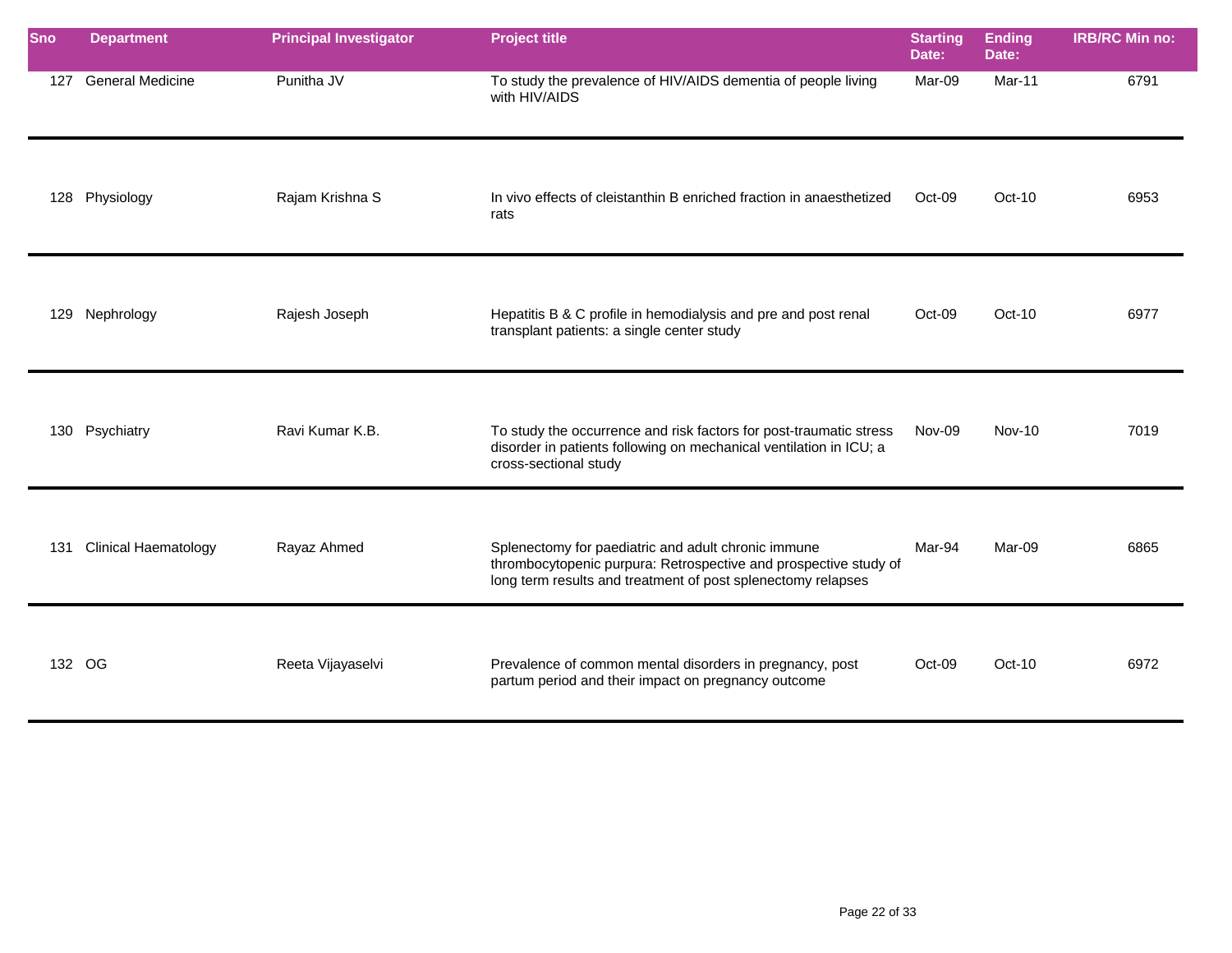| Sno | <b>Department</b>                     | <b>Principal Investigator</b> | <b>Project title</b>                                                                                                                                                                                                                                                        | <b>Starting</b><br>Date: | <b>Ending</b><br>Date: | <b>IRB/RC Min no:</b> |
|-----|---------------------------------------|-------------------------------|-----------------------------------------------------------------------------------------------------------------------------------------------------------------------------------------------------------------------------------------------------------------------------|--------------------------|------------------------|-----------------------|
|     | 133 Medicine                          | Rohit Ninan Benjamin          | Poisoning spectrum in a tertiary care hospital in Tamil Nadu, India: Dec-09<br>A prospective clinical descriptive study                                                                                                                                                     |                          | $Jun-10$               | 7029                  |
| 134 | Clinical Immunology &<br>Rheumatology | Ruchika Goel                  | Study of T-regulatory cell (type 1) cytokines in Takayasu's Arteritis Oct-09<br>(TA)                                                                                                                                                                                        |                          | $Oct-11$               | 6961                  |
|     | 135 Clinical Haematology              | Sachin Suresh Jadhav          | Assessment of the clinical and laboratory profile of patients with<br>the classical Philadelphia negative chronic myeloproliferative<br>disorders and the correlation of phenotype with JAK2 mutation and<br>allele burden                                                  | <b>Jul-09</b>            | $Jan-11$               | 6887                  |
|     | 136 GI Sciences                       | Sajith K.G                    | Fluconazole resistance in patients with esophageal candidiasis<br>and risk factors causing fluconazole resistance                                                                                                                                                           | Nov-09                   | <b>Nov-11</b>          | 6994                  |
|     | 137 Accident & Emergency<br>Medicine  | Samiksha Prasad               | Serum neutrophil gelatinase associated lipocalin (NGAL), an early<br>biomarker relative to prevalent biomarker-serum creatinine, for<br>detection of acute kidney injury(AKI) in patients presenting to<br>Emergency department (ED) with acute/ on chronic conditions p    |                          |                        | 7004                  |
|     | 138 Accident & Emergency<br>Medicine  | Samiksha Prasad               | Study comparing the diagnostic value of blood neutrophil<br>gelatinase associated lipocalin (NGAL) relative to gold standard<br>serum creatinine in detection of acute kidney injury (AKI) in<br>patients presenting to emergency department (ED) with<br>acute/acute on ch | Dec-09                   | $Dec-10$               | 7028                  |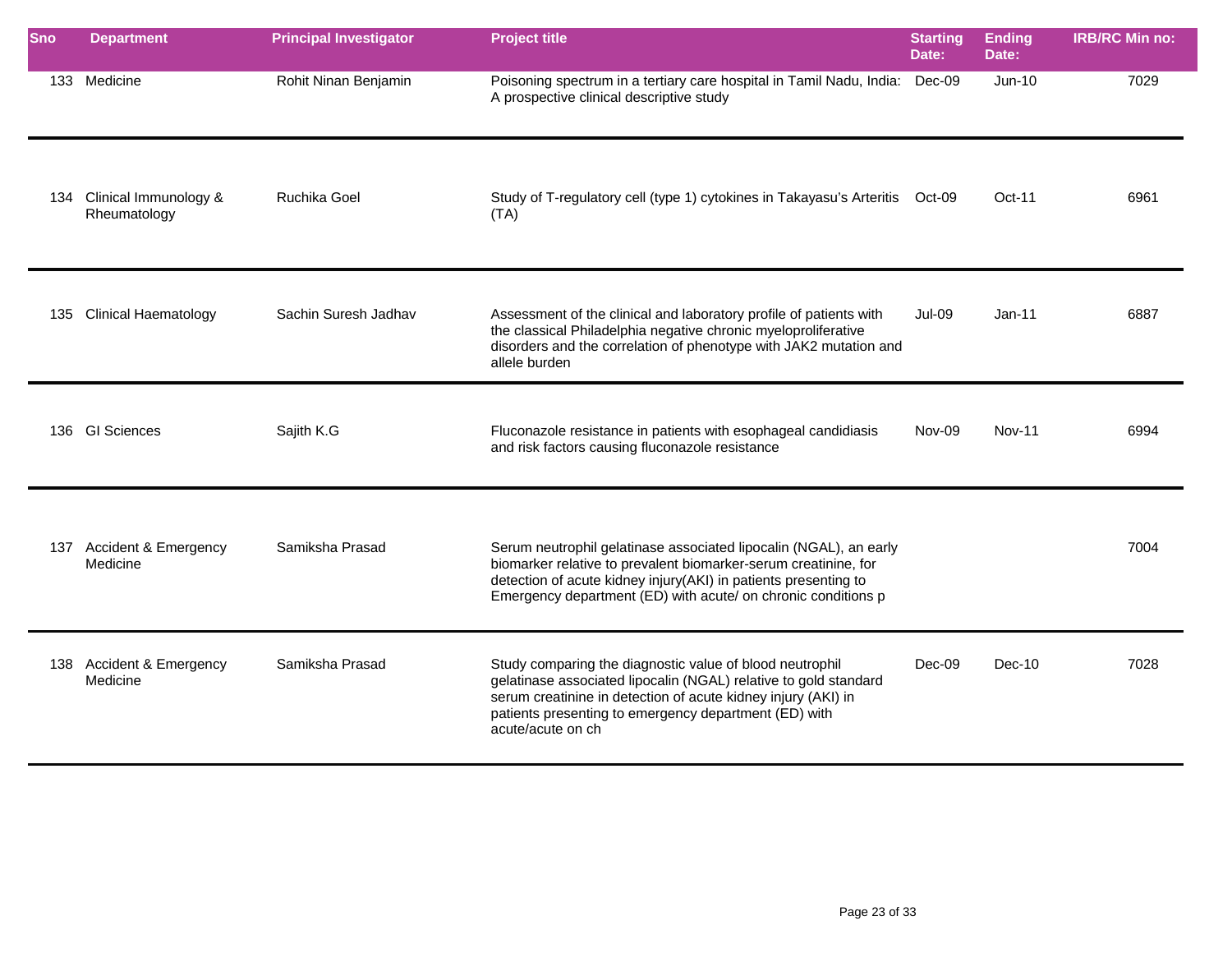| <b>Sno</b> | <b>Department</b>                           | <b>Principal Investigator</b> | <b>Project title</b>                                                                                                                                                                                      | <b>Starting</b><br>Date: | <b>Ending</b><br>Date: | <b>IRB/RC Min no:</b> |
|------------|---------------------------------------------|-------------------------------|-----------------------------------------------------------------------------------------------------------------------------------------------------------------------------------------------------------|--------------------------|------------------------|-----------------------|
|            | 139 PMR                                     | Samuel Vinod D.               | The effectiveness of taping technique, Bobath sling versus<br>conventional techniques in prevention of shoulder injuries in<br>patients with acute stroke - A randomized single blinded clinical<br>trial | Aug-09                   | Aug-10                 | 6913                  |
|            | 140 Orthopaedics                            | Sandeep Albert                | Analyses of blast injuries of the hand                                                                                                                                                                    | Nov-09                   | Nov-11                 | 7009                  |
| 141        | Clinical Immunology &<br>Rheumatology       | Sandhya P                     | Comparison of clinical features, Anthropometry and bone mineral<br>density, IGF-1, II and IGFBP3 level between ankylosing<br>spondylitis and juvenile-onset ankylosing spondylitis                        | Apr-09                   | Apr-11                 | 6822                  |
|            | 142 Bioengineering                          | Sanjay M                      | Functional assessment, Kinematic analysis and<br>Electromyographic patterns in Focal hand Dystonia (FHD) -<br>Writer's Cramp                                                                              | Jan-09                   | $Jan-10$               | 6757                  |
| 143        | <b>Neurological Sciences</b>                | Sanjay M. Teelal              | Changes in cognitive and neurological functions in patients<br>undergoing cranioplasty for large craniectomy defects                                                                                      | Sep-09                   | Sep-11                 | 6939                  |
| 144        | <b>Accident &amp; Emergency</b><br>Medicine | Sanjeev P.                    | Effect of fondaparinux on haemo-toxicity of Russell's viper venom<br>in rats                                                                                                                              | May-09                   | Nov-09                 | 6827                  |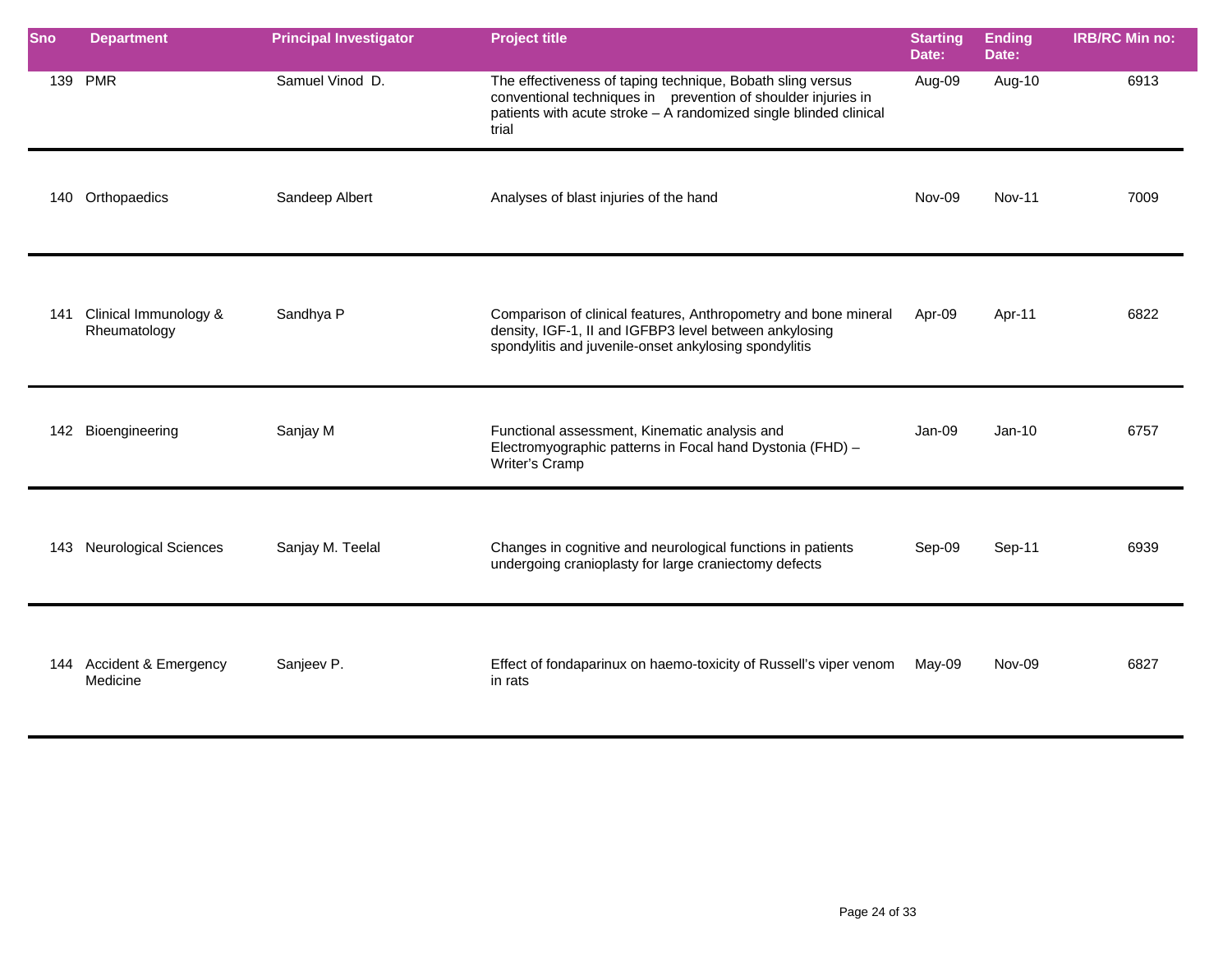| <b>Sno</b> | <b>Department</b>         | <b>Principal Investigator</b> | <b>Project title</b>                                                                                                                                                                                                                                                        | <b>Starting</b><br>Date: | <b>Ending</b><br>Date: | <b>IRB/RC Min no:</b> |
|------------|---------------------------|-------------------------------|-----------------------------------------------------------------------------------------------------------------------------------------------------------------------------------------------------------------------------------------------------------------------------|--------------------------|------------------------|-----------------------|
|            | 145 IDTRC                 | Sarah Hendrickson BA          | Examining the utilization and efficacy of interferon gamma release<br>assays as a diagnostics tool for tuberculosis (TB) in children in<br>South India                                                                                                                      | Oct-09                   | Oct-10                 | 6965                  |
|            | 146 Nephrology            | Satya Vamseedhar P.           | Study of mycophenolate and steroids in Ig A Nephropathy                                                                                                                                                                                                                     | Nov-09                   |                        | 7007                  |
| 147        | <b>Community Medicine</b> | Satyajit Pattnaik             | To study the prevalence of latent tuberculosis among contacts of<br>culture positive Tuberculosis patients using whole blood interferon<br>gamma (QFT-G) and Tuberculin Skin Test (TST) in a population<br>covered by CHAD (Community Health and Development<br>Department) | Jan-09                   | $Jan-10$               | 6758                  |
|            | 148 Psychiatry            | Saumil Yogendra Dholakia      | Prevalence of anti-toxoplasma gondii IgG antibodies in patients<br>with schizophrenia attending a tertiary care hospital in southern<br>India                                                                                                                               | <b>Jun-09</b>            | $Jun-10$               | 6860                  |
|            | 149 GI Sciences           | Scortt Kendall                | Assessing cognitive function in a birth cohort at ages 6-8                                                                                                                                                                                                                  | Oct-09                   | Apr-10                 | 6954                  |
|            | 150 Surgery VI            | Selvin Theodore Jayanth. E    | Abdominal wall defect closure: A cheaper alternative A<br>comparison of chitosan Coated polypropylene mesh with<br>polypylenepolydioxanone composite with oxidized cellulose<br>coating (Proceed mesh) in a rabbit hernia model                                             | Aug-09                   | Aug-11                 | 6902                  |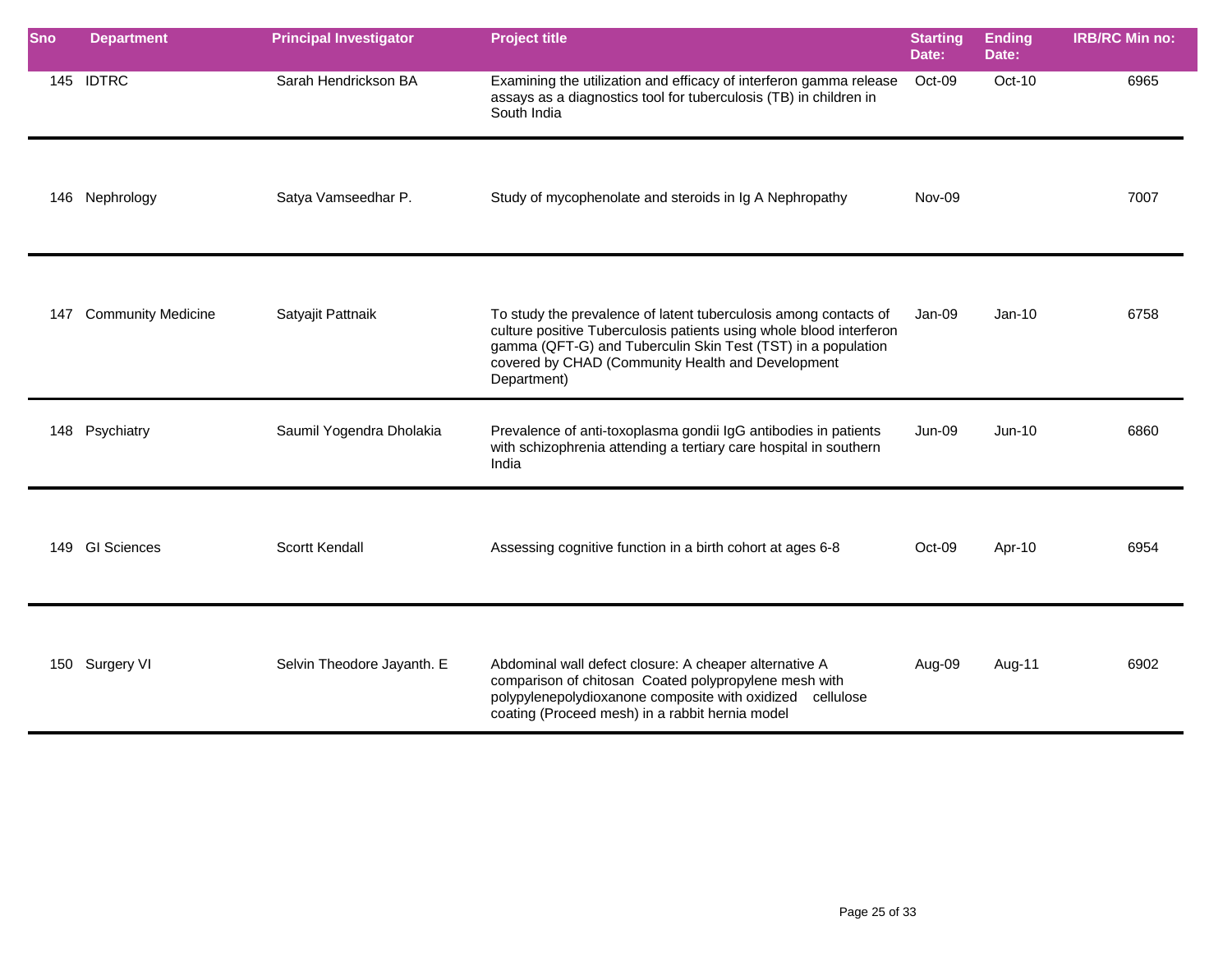| <b>Sno</b> | <b>Department</b>        | <b>Principal Investigator</b> | <b>Project title</b>                                                                                                                                               | <b>Starting</b><br>Date: | <b>Ending</b><br>Date: | <b>IRB/RC Min no:</b> |
|------------|--------------------------|-------------------------------|--------------------------------------------------------------------------------------------------------------------------------------------------------------------|--------------------------|------------------------|-----------------------|
| 151        | Orthopaedics I           | Shahid Pathoor                | Effects of major orthopaedic surgery on nutritional status                                                                                                         | Aug-09                   |                        | 6916                  |
|            | 152 Anaesthesia          | Shalini Cynthia               | Effect of PPV guided vs CVP guided fluid therapy on perioperative<br>hemodynamic stability and postoperative outcome adult elective<br>supine craniotomy surgeries | Aug-09                   | Aug-11                 | 6907                  |
|            | 153 Medical ICU          | Shalom Patole                 | An observational study of acute kidney injury (AKI) in a tertiary<br>care hospital ICU                                                                             | Jun-09                   | $Jun-10$               | 6852                  |
| 154        | Radiotherapy             | Sharon Uniki Lyngdoh          | Use of topical aqueous Zinc sulphate solution to prevent radiation-<br>induced dermatitis in patients with head and neck cancer - a non<br>randomized pilot trial  | Aug-09                   | Feb-10                 | 6915                  |
|            | 155 RUHSA                | Sherley Gnana Sathiya T.      | A study of coastal Tsunami affected community in Sirkazli Taluk                                                                                                    |                          |                        | 6980                  |
| 156        | <b>Clinical Virology</b> | Shoba David                   | Quantitation of human immunodeficiency virus type 1 RNA by<br>using dried blood spots on filter paper                                                              | Oct-09                   | $Oct-10$               | 6968                  |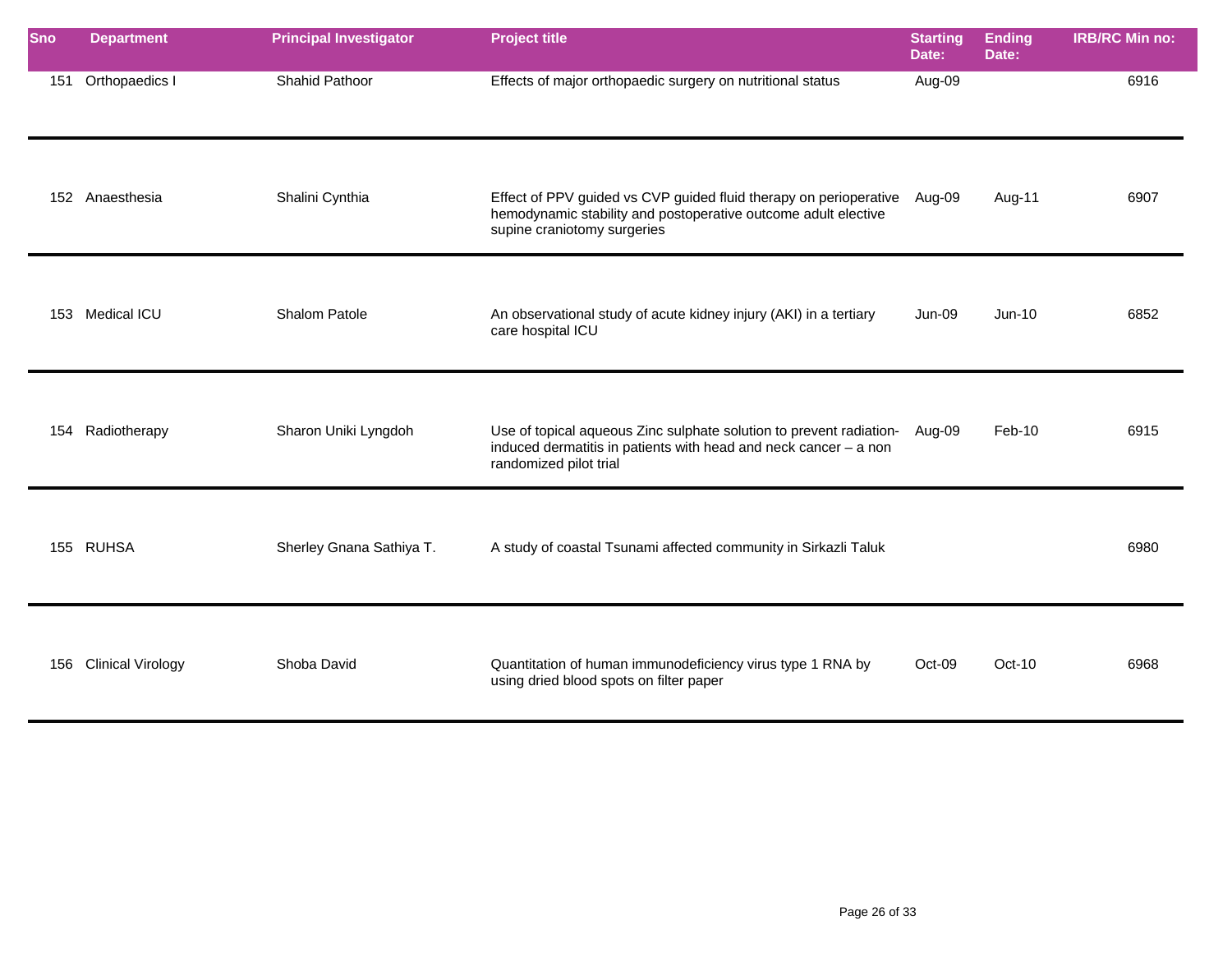| Sno    | <b>Department</b>                     | <b>Principal Investigator</b> | <b>Project title</b>                                                                                                                                                                                                                                                         | <b>Starting</b><br>Date: | <b>Ending</b><br>Date: | <b>IRB/RC Min no:</b> |
|--------|---------------------------------------|-------------------------------|------------------------------------------------------------------------------------------------------------------------------------------------------------------------------------------------------------------------------------------------------------------------------|--------------------------|------------------------|-----------------------|
| 157    | Accident & Emergency<br>Medicine      | Shweta Tyagi                  | To determine the sensitivity of serial ECGs versus serial cardiac<br>enzymes in patients with acute chest pain due to acute coronary<br>syndrome                                                                                                                             | Jun-09                   | Dec-09                 | 6857                  |
| 158 OG |                                       | Simi Raj T.J.                 | Angiogenic factors and uterine artery doppler velocimetry for<br>prediction of preeclampsia                                                                                                                                                                                  | Aug-09                   | Aug-11                 | 6911                  |
| 159    | ENT                                   | Sisha Liz Abraham             | A randomized double blinded study comparing the efficacy of iso<br>amyl 2-cyanocrylate (IACA) in increasing graft uptake when used<br>in patients with chronic suppurative otitis media-tubotympanic type<br>who are undergoing cortical mastoidectomy with tympanoplast     | Nov-09                   | <b>Nov-10</b>          | 6996                  |
|        | 160 ENT                               | Sisha Liz Abraham             | A randomized double-blinded study comparing the efficacy of<br>isoamyl 2-cyanocrylate (IACA) in increasing graft uptake when<br>used in patients with chronic suppurative otitis media-<br>tubotympanic type who are undergoing cortical mastoidectomy<br>with tympanoplasty |                          |                        | 6932                  |
| 161    | Physiology                            | Soosai Manickam A.            | Large scale isolation and purification of some bio active<br>compounds from Cleistanthus collinus by liquid/liquid partition<br>chromatography and study of their effect on isolated Wistar rat<br>heart                                                                     | Dec-09                   | Dec-13                 | 7036                  |
| 162    | Clinical Immunology &<br>Rheumatology | Sowmya Sampath                | Identification of the most common mutation that causes familial<br>Mediterranean fever in an Indian population                                                                                                                                                               | Nov-09                   | <b>Nov-11</b>          | 7002                  |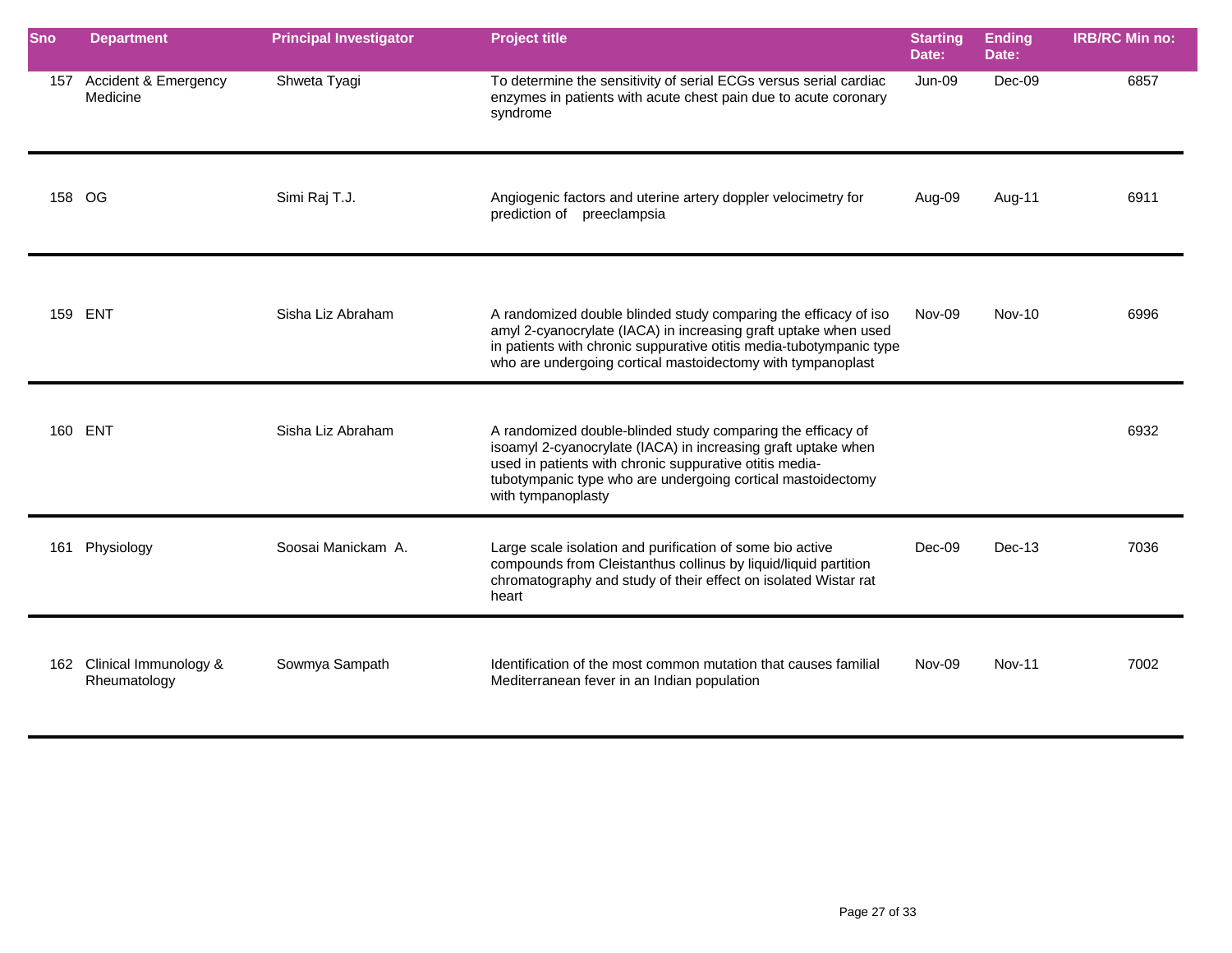| Sno | <b>Department</b>                         | <b>Principal Investigator</b> | <b>Project title</b>                                                                                                                                                                                 | <b>Starting</b><br>Date: | <b>Ending</b><br>Date: | <b>IRB/RC Min no:</b> |
|-----|-------------------------------------------|-------------------------------|------------------------------------------------------------------------------------------------------------------------------------------------------------------------------------------------------|--------------------------|------------------------|-----------------------|
|     | 163 Psychiatry                            | Stephen Amarjeet Jiwanmall    | Diagnostic accuracy of a classificatory algorithm for self-injurious<br>behaviours among children and adolescents with atypical<br>development based on a behavioural approach                       | Mar-09                   | <b>Mar-10</b>          | 6792                  |
|     | 164 Surgical ICU                          | Subramani K.                  | Management of severe sepsis in Asia's Intensive Care Units                                                                                                                                           | Jul-09                   | <b>Jul-09</b>          | 6789                  |
| 165 | Clinical Immunology &<br>Rheumatology     | Subramaniam                   | TNF- alpha polymorphism in Sjogren's syndrome                                                                                                                                                        | Oct-09                   | Oct-11                 | 6962                  |
|     | 166 Clinical Immunology &<br>Rheumatology | Subramanian R                 | TNFRSF1A mutations in suspected periodic fever syndrome                                                                                                                                              | Nov-09                   | <b>Nov-11</b>          | 7001                  |
| 167 | Nephrology                                | Suceena Alexander             | Prospective evaluation of exposure controlled mycophenolate in<br>Class III and Class IV Lupus Nephritis in a tertiary care centre in<br>India                                                       | Oct-09                   | $Oct-10$               | 6978                  |
| 168 | <b>General Surgery</b>                    | Sujeev P                      | To study the effect of bilateral superficial cervical block in the<br>prevention of post operative pain, nausea and vomiting in patients<br>undergoing thyroidectomy - a randomized controlled study | Jul-09                   | $Jul-10$               | 6872                  |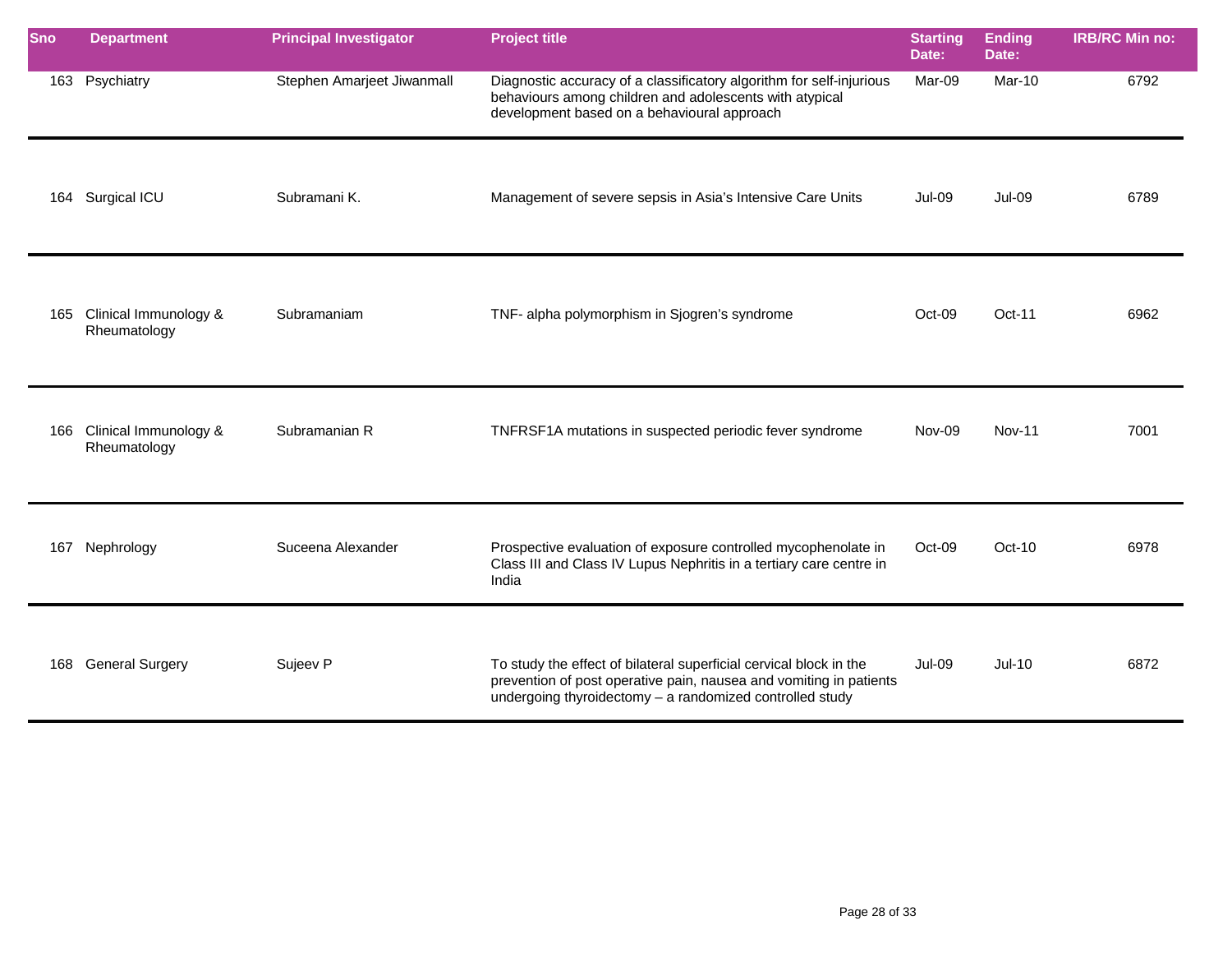| Sno    | <b>Department</b>                                      | <b>Principal Investigator</b> | <b>Project title</b>                                                                                                                                                                       | <b>Starting</b><br>Date: | <b>Ending</b><br>Date: | <b>IRB/RC Min no:</b> |
|--------|--------------------------------------------------------|-------------------------------|--------------------------------------------------------------------------------------------------------------------------------------------------------------------------------------------|--------------------------|------------------------|-----------------------|
| 169    | <b>Transfusion Medicine &amp;</b><br>Immunohaematology | Sukesh Chandran Nair          | Estabilishing coagulation profile in normal and haemophilic mice                                                                                                                           | Sep-09                   | Mar-11                 | 6941                  |
| 170    | Anaesthesia                                            | Suma Mary Thampi              | A prospective study on the hemodynamic and metabolic changes<br>during percutaneous nephrolithotomy                                                                                        | Sep-09                   | Sep-11                 | 6933                  |
| 171 OG |                                                        | Suman Paul                    | To evaluate the knowledge, attitudes and sexual practices during<br>pregnancy in a south India population                                                                                  | Jun-09                   | $Jun-10$               | 6858                  |
|        | 172 Clinical Genetics                                  | Sumita Danda                  | Comparison of creatinine phosphokinase (CPK) levels with<br>multiplex ligation dependant probe amplification (MLPA) technique<br>in carrier detection in duchenne muscular dystrophy (DMD) | Nov-09                   | <b>Nov-11</b>          | 6999                  |
| 173    | <b>Child Health</b>                                    | Sunil Raj                     | Use of DNA macrochip for detection of bacteremia in paediatric<br>oncology patients with febrile illness                                                                                   | Nov-09                   | <b>Nov-11</b>          | 6990                  |
|        | 174 Radiotherapy                                       | Suparna Kanti Pal             | A prospective study to determine the occurrence of<br>hypothyroidism following treatment with radiation therapy in<br>patients of head and neck carcinomas and the influencing factors     | Nov-09                   | <b>Nov-10</b>          | 7003                  |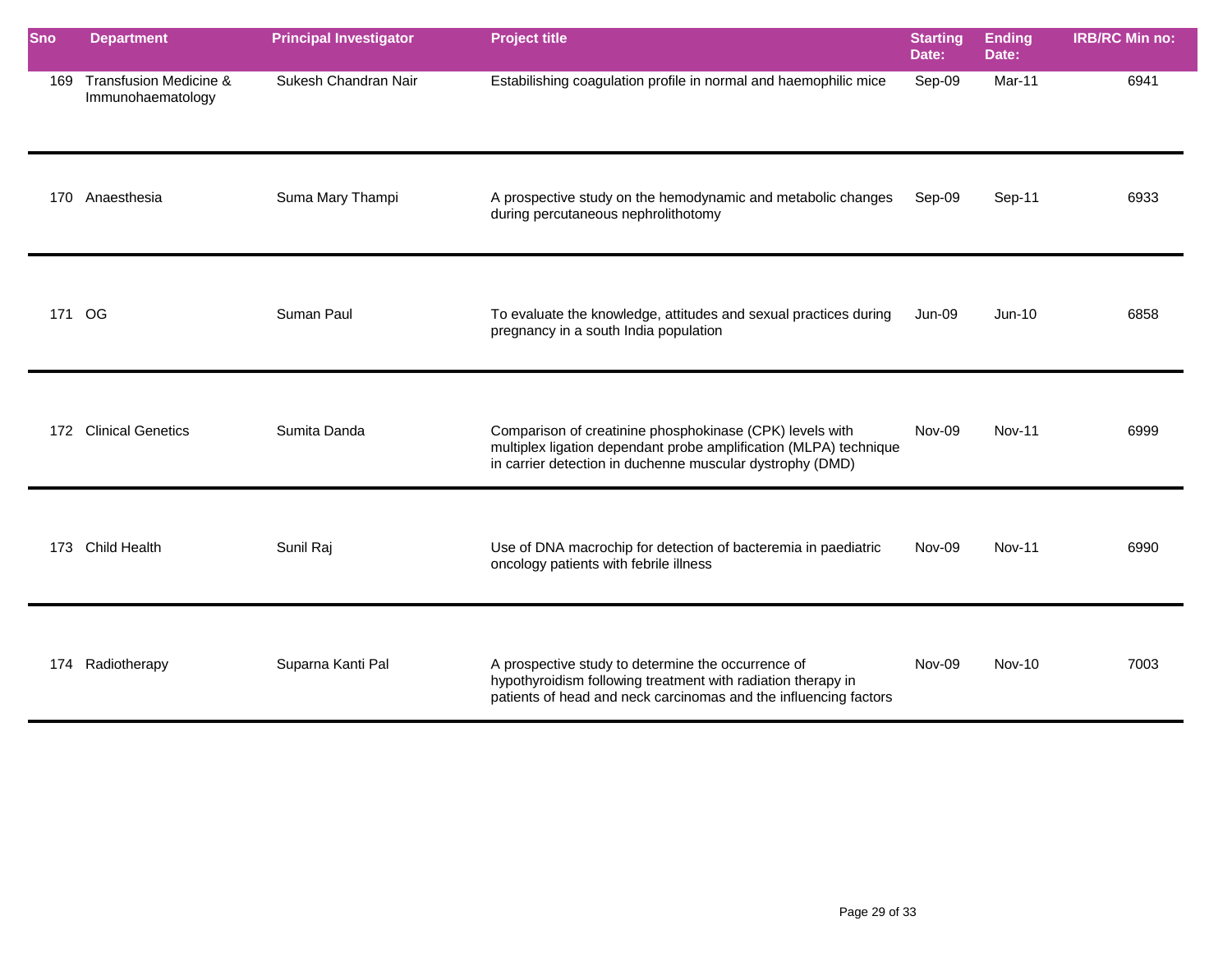| <b>Sno</b> | <b>Department</b> | <b>Principal Investigator</b> | <b>Project title</b>                                                                                                                                                                                 | <b>Starting</b><br>Date: | <b>Ending</b><br>Date: | <b>IRB/RC Min no:</b> |
|------------|-------------------|-------------------------------|------------------------------------------------------------------------------------------------------------------------------------------------------------------------------------------------------|--------------------------|------------------------|-----------------------|
|            | 175 Dermatology   | Susanne Abraham               | Utility of immunohistochemistry in the diagnosis of spotted fever                                                                                                                                    | Apr-09                   | Apr-11                 | 6821                  |
|            | 176 ENT           | Swati Vijay Maldhure          | Prevalence of gastro-esophageal reflux disease in patients with<br>laryngeal and voice disorders                                                                                                     | Oct-09                   | Apr-11                 | 6973                  |
| 177        | Ophthalmology     | Swetha Sara Philip            | Does ocular sonography predict ICP changes that warrant<br>intervention? A pilot observational study in a Neuro ICU: the<br>PIOUS study (Prediction of Interventions with optic nerve<br>ultrasound) | Sep-09                   | Sep-10                 | 6940                  |
| 178        | Ophthalmology     | Swetha Sara Philip            | Does ocular sonography predict ICP changes that warrant<br>intervention? A pilot observational study in a Neuro ICU: the<br>PIOUS study (Prediction of Interventions with optic nerve<br>ultrasound) |                          |                        | 6873                  |
| 179        | Bioengineering    | Syrpailyne Wankhar            | Adaptive modification of the peripheral motor reflexes by spinal<br>repetitive magnetic stimulation (rMS): A pilot randomized<br>controlled study in healthy volunteers                              | Sep-09                   | Sep-10                 | 6925                  |
|            | 180 Dermatology   | Tanumay Raychaudhury          | Clinicoepidemiologic study of staphylococcus aureus in<br>Dermatology outpatients                                                                                                                    | Jul-09                   | $Jul-10$               | 6880                  |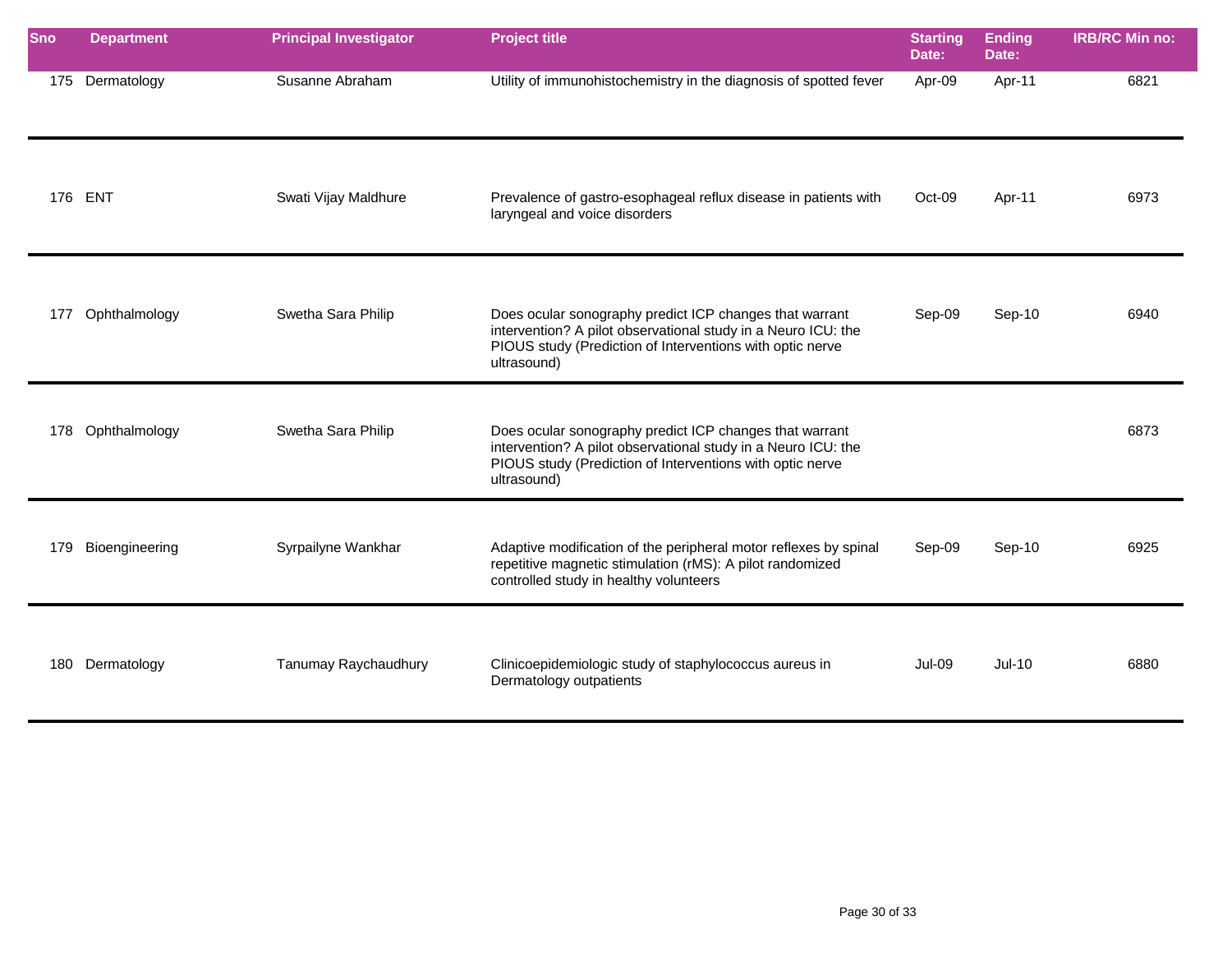| Sno | <b>Department</b>                    | <b>Principal Investigator</b> | <b>Project title</b>                                                                                                                                                                                                                  | <b>Starting</b><br>Date: | <b>Ending</b><br>Date: | <b>IRB/RC Min no:</b> |
|-----|--------------------------------------|-------------------------------|---------------------------------------------------------------------------------------------------------------------------------------------------------------------------------------------------------------------------------------|--------------------------|------------------------|-----------------------|
|     | 181 Psychiatry                       | Thangadurai                   | Knowledge, attitude and emotional response towards the use of<br>physical restraints among the relatives of violent patients                                                                                                          | Oct-09                   | Apr-10                 | 6975                  |
|     | 182 Accident & Emergency<br>Medicine | Tharagaram K.                 | To test the usefulness of urine strip test as a rapid diagnostic test<br>to rule out spontaneous bacterial peritonitis (SBP) in patients with<br>ascites and fever                                                                    | <b>Jul-09</b>            | $Jan-10$               | 6879                  |
|     | 183 Radiodiagnosis                   | Tharani Putta                 | Thoracic sarcoidosis - imaging (CXR, HRCT) findings in Indian<br>patients                                                                                                                                                             | Nov-09                   | $Nov-10$               | 6997                  |
|     | 184 Orthopaedics                     | Tul Bahadur Pun               | Assessment of the clinical functional and radiological outcome of<br>proximal tibial bicondylar fractures treated surgically                                                                                                          | <b>Jul-09</b>            | $Jul-11$               | 6885                  |
|     | 185 Dermatology                      | Ujwala Priya Charan           | Diagnostic accuracy of tzanck smear in detection of chronic<br>herpetic ulcers in HIV positive patients in a tertiary care centre                                                                                                     | Aug-09                   | Aug-11                 | 6905                  |
|     | 186 Child Health                     | Valsan Philip Verghese        | Clinical profile of children with 2009 H1N1 influenza (Swine flu)<br>infection and their risk factors for hospitalization and poor outcome<br>compared with children with seasonal influenza and non-influenza<br>respiratory illness | Oct-09                   | $Oct-10$               | 6967                  |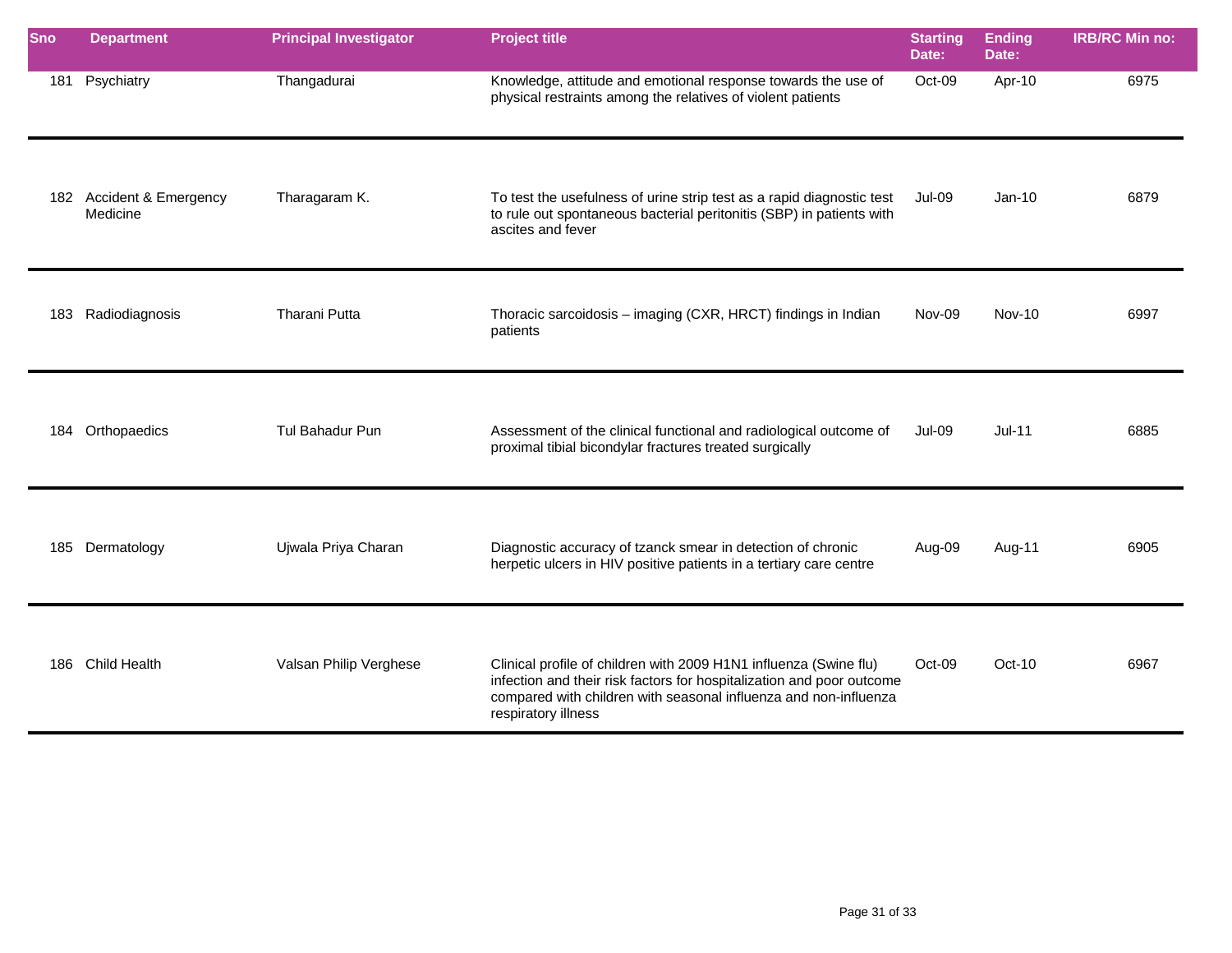| <b>Sno</b> | <b>Department</b>        | <b>Principal Investigator</b> | <b>Project title</b>                                                                                                                                                                                                     | <b>Starting</b><br>Date: | <b>Ending</b><br>Date: | <b>IRB/RC Min no:</b> |
|------------|--------------------------|-------------------------------|--------------------------------------------------------------------------------------------------------------------------------------------------------------------------------------------------------------------------|--------------------------|------------------------|-----------------------|
| 187        | <b>Child Health</b>      | Valsan Philip Verghese        | Follow-up of HBV-Vaccinated Indian infants with detectable pre-<br>vaccination anti-HBs levels for evidence of occult HB infection                                                                                       | Jul-09                   | $Jul-10$               | 6888                  |
| 188        | Anaesthesia              | Vasudha B.R.                  | A randomized control trial to evaluate the efficacy of 0.25%<br>hyperbaric bupivacaine as compared to 0.5% hyperbaric<br>bupivacaine, during spinal anaesthesia for lower limb surgery in<br>ASA II and ASA III patients | Dec-09                   | $Dec-10$               | 7038                  |
| 189        | <b>General Pathology</b> | Veena Jeyaraj                 | Renal limited vasculitis: A histopathological study of renal biopsies<br>with immunologic and clinical correlation                                                                                                       | Sep-09                   | Sep-11                 | 6931                  |
| 190        | Neonatology              | Vigil James                   | Oral ibuprofen vs intravenous indomethacin for the closure of<br>hemodynamically significant patent ductus arteriosus in preterm<br>infant less than or equal to 32 weeks of gestational age $-$ A pilot<br>study        | Sep-09                   | Sep-11                 | 6930                  |
| 191        | Anaesthesia              | Vijayan                       | Comparison of analgesic efficacy between transversus abdominis<br>plane block and ilioinguinal nerve block - Randomized, parallel,<br>active controlled clinical trial                                                   | Nov-09                   | <b>Nov-10</b>          | 7006                  |
|            | 192 Orthopaedics I       | Vijayanand H.S                | Functional & Radiological outcome in low dysplastic Grade 1 & 2<br>spondylolisthesis                                                                                                                                     | Feb-09                   | Feb-14                 | 6770                  |